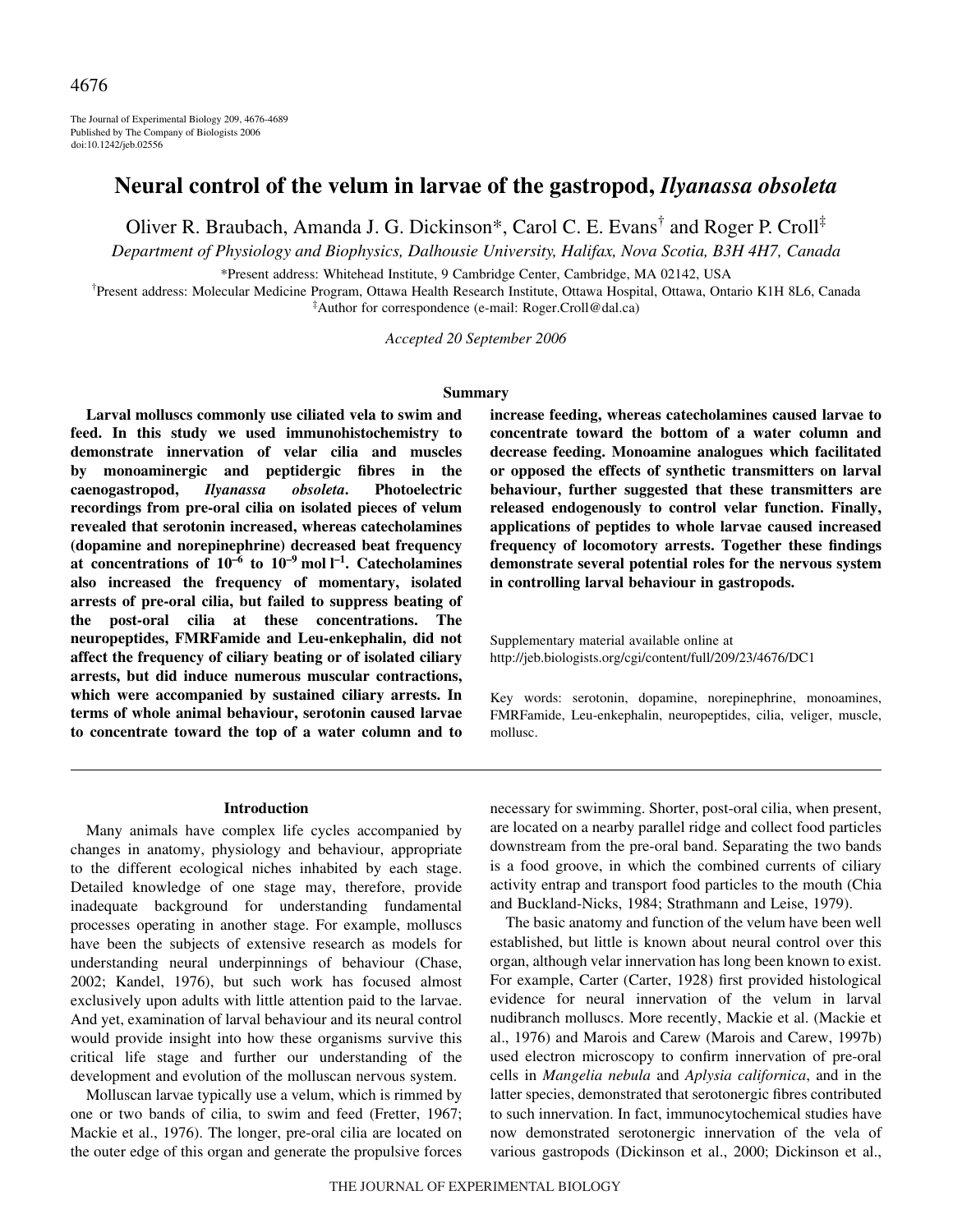1999; Kempf et al., 1997; Page and Parries, 2000) and bivalves (Croll et al., 1997; Plummer, 2002), although the cell types of the targets are generally unknown. Finally, physiological evidence also exists suggesting that momentary arrests of preoral cilia on the velum might be elicited by neural input (Arkett, 1987; Leise and Hadfield, 2000).

Serotonergic control of ciliary beating in developing molluscs has been best studied in the fresh water gastropod *Helisoma trivolvis*, which, like other pulmonates, develops *in ovo* and has a greatly reduced velum and larval nervous system (Croll, 2000; Croll and Dickinson, 2004). *H. trivolvis* uses a ciliated foot to rotate within the egg capsule to enhance aeration of the capsular fluid (Diefenbach et al., 1991; Marois and Croll, 1991). A putative sensorimotor neuron detects intracapsular hypoxia and stimulates ciliary beating *via* local release of serotonin (Kuang et al., 2002). Although these findings may be generally applicable to closely related species (Uhler et al., 2000), questions arise about whether direct-developing pulmonate gastropods are representative models for understanding the control of ciliary activity on vela of freeliving molluscan larvae. In particular, ciliated cells on the foot of *H. trivolvis* are only known to possess serotonergic innervation whereas serotonergic, catecholaminergic and peptidergic axons extend into the vela of larval caenogastropods (Dickinson and Croll, 2003; Dickinson et al., 1999; Page and Parries, 2000), heterobranch gastropods (Dickinson et al., 2000; Kempf et al., 1997) and bivalves (Croll et al., 1997; Plummer, 2002).

Questions also arise regarding the neural control of the larval retractor muscle, which extends bilaterally into the velum. Large contractions of this muscle occur either spontaneously or following collisions with the surface or other objects and result in complete retraction of the velum into the shell (Fretter, 1967). Subtle changes in the tone of this muscle could also reposition the velum and affect the direction of swimming. Neural innervation of the velar musculature has been described in developing caenogastropods (Dickinson and Croll, 2003; Page and Parries, 2000) and heterobranchs (Kempf et al., 1997), but it remains unclear how this innervation contributes to maintenance and control of muscle activity.

In the present study we characterized the neural control of the velum and ultimately the behaviour of the developing caenogastropod, *Ilyanassa obsoleta*. We first used immunocytochemistry to examine neurotransmitters previously identified in larval *I. obsoleta* (Dickinson and Croll, 2003). We then tested the hypotheses that these putative neurotransmitters affect the activity of cilia and muscles in the isolated velum and the behaviour of intact larvae. Finally, we also tested the hypothesis that monoamines are released endogenously to regulate normal swimming behaviour.

## **Materials and methods**

Larvae of *Ilyanassa obsoleta* Say 1822 were collected as described previously (Dickinson and Croll, 2003). Briefly, egg capsules were gathered from aquaria containing adults collected from the wild and were kept in 11 containers of aerated, filtered (0.22  $\mu$  m pore size) seawater (FSW; from the Dalhousie University Aquatron System). Upon hatching, larvae were transferred to culture systems similar to those described previously (Miller and Hadfield, 1986) and fed daily with *Isochrysis galabana* (Clone T.ISO; Provasolin Guillard Center for Culture of Marine Phytoplankton, West Boothbay Harbor, ME, USA) at a final concentration of  $\sim$ 15000–  $20\,000$  cells ml<sup>-1</sup>. All larvae used for experiments described below were  $7-10$  days post-hatching.

## *Morphology*

# *Immunocytochemistry*

Immunolabelling followed procedures outlined previously (Dickinson and Croll, 2003). Larvae were anaesthetized using a  $7.0\%$  solution of  $MgCl<sub>2</sub>$  for several minutes until fully extended from their shells. Specimens labelled with polyclonal anti-FMRFamide, anti-serotonin (ImmunoStar, Inc., Hudson, WI, USA), or anti-Leu-enkephalin (Chemicon International, Inc., Temecula, CA, USA) antibodies or a monoclonal antialpha-tubulin antibody (DM1A clone; Sigma Chemical Co., Mississauga, ON, Canada) were fixed in 4% paraformaldehyde (PFA) in phosphate-buffered saline (PBS; 50 mmol  $l^{-1}$  $Na<sub>2</sub>HPO<sub>4</sub>$  and 140 mmol  $l^{-1}$  NaCl, adjusted to pH 7.2) for  $10-30$  min at room temperature  $(22-24$ °C). For immunolabelling with a monoclonal tyrosine hydroxylase (TH) antibody (ImmunoStar, Inc., Hudson, WI, USA), larvae were fixed in 100% methanol for 10–30 min at  $-20^{\circ}$ C.

After fixation, shells were decalcified for 12-24 h with a solution of 80% 0.23 mol  $l^{-1}$  ethylenediaminetetraacetic acid (EDTA) and 20% 0.1 mol  $l^{-1}$  sodium acetate and specimens were then permeabilized with 4% Triton X-100 in PBS overnight at 4°C. Tissues were next incubated for 3–7 days (4°C) in one of the primary antibodies listed above, diluted 1:500–1:1000 in PBS with 1.0% goat or sheep serum and 1.0% Triton X-100. (No significant differences were noted in staining over these dilutions and incubation times.) This was followed by  $1-2$  days incubation in secondary antibodies: goat anti-rabbit (for polyclonal primary antibodies) or sheep antimouse (for monoclonal primary antibodies) conjugated to Alexa Fluor 488 (Molecular Probes, Eugene, OR, USA), FITC or rhodamine (Bio/Can Scientific, Mississauga, ON, Canada) and diluted 1:50 in PBS.

## *Muscle labelling*

Some larvae fixed in 4% PFA and labelled with anti-5-HT, Leu-enkephalin or FMRFamide were double labelled with phalloidin (which marks F-actin) as described (Degnan et al., 1997). Briefly, after incubation in secondary antibodies conjugated with FITC or Alexa Fluor 488 and subsequent washing, specimens were incubated in a 1:100 dilution of phalloidin (labelled with tetramethlyrhodamine B isothiocyanate; TRITC; Sigma Chemical Co.) for 1–4 h. The alcoholic fixation needed for localization of TH-like immunoreactivity was incompatible with subsequent F-actin staining.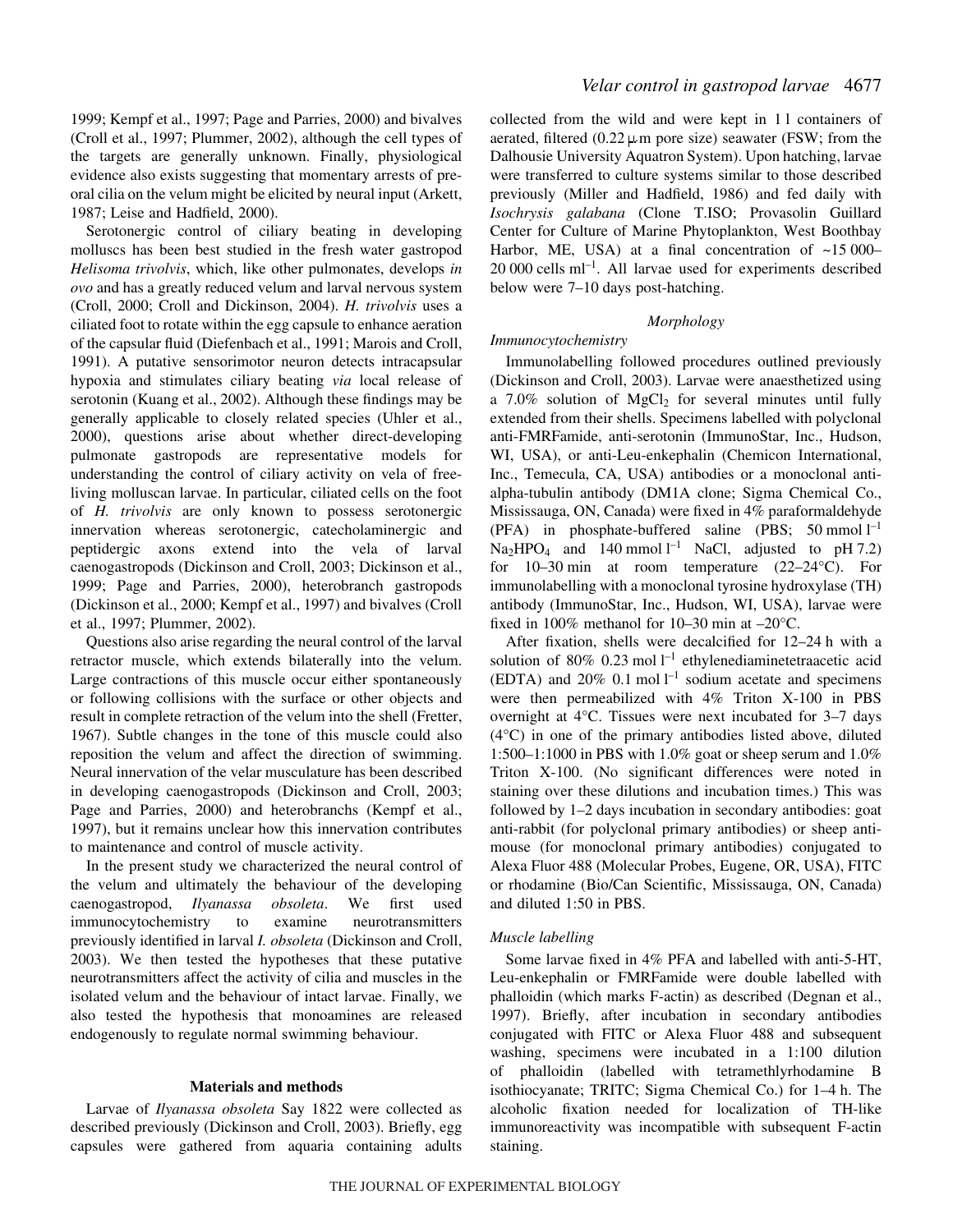| i                                    |
|--------------------------------------|
|                                      |
|                                      |
| i<br>I<br>I<br>I<br>I<br>I<br>I<br>I |
|                                      |
|                                      |
| $\mathbf{I}$                         |
|                                      |
|                                      |
|                                      |
|                                      |
|                                      |
|                                      |
|                                      |
|                                      |
|                                      |
|                                      |
|                                      |
|                                      |
|                                      |
|                                      |
|                                      |
|                                      |
| Ì                                    |
|                                      |
| l<br>l                               |
| į<br>֘֒<br>ŀ                         |

|                                              |                 |                        |                                                                                                                                            |                                                                       | Concentration tested (mol $1^{-1}$ ) |                     |
|----------------------------------------------|-----------------|------------------------|--------------------------------------------------------------------------------------------------------------------------------------------|-----------------------------------------------------------------------|--------------------------------------|---------------------|
| Chemical                                     | Common name     | Distributor            | Action in vertebrates                                                                                                                      | Effectiveness in molluscs                                             | On isolated velum                    | In intact larvae    |
| 5-Hydroxy-tryptamine<br>hydrochloride        | Serotonin       | Sigma                  |                                                                                                                                            |                                                                       | $10^{-6} - 10^{-9}$                  | $10^{-4} - 10^{-6}$ |
| Arterenol bitartrate salt                    | Nor-epinephrine | Sigma                  |                                                                                                                                            |                                                                       | $10^{-6} - 10^{-9}$                  | $10^{-4} - 10^{-6}$ |
| Dopamine hydrochloride                       | Dopamine        | Sigma                  |                                                                                                                                            |                                                                       | $10^{-6} - 10^{-9}$                  | $10^{-4} - 10^{-6}$ |
| Mianserin hydrochloride                      | Mianserin       | Sigma                  | 5-HT <sub>2</sub> receptor antagonist (Willins et al.,<br>1999)                                                                            | Diefenbach et al., 1991;<br>Uhler et al., 2000)                       | $\mathbb{E}$                         | $10^{-5}$           |
| Fluoxetine hydrochloride                     | Fluoxetine      | Eli Lilly <sup>a</sup> | Serotonin re-uptake inhibitor (Fuller, 1996)                                                                                               | Fong et al., 1998; Uhler et<br>(Couper and Leise, 1996;<br>al., 2000) | $\mathbb{A}^{\mathcal{A}}$           | $10^{-5}$           |
| Spiperone hydrochloride                      | Spiperone       | Sigma                  | 1993); 5-HT2/5-HT1 (Geerts et al., 1999)<br>alpha-adrenergic antagonist (Testa et al.,<br>D <sub>2</sub> antagonist (Amenta et al., 1999); | (Green et al., 1996; Pechenik<br>et al., 2002)                        | $\mathbb{\AA}$                       | $10^{-5}$           |
| Haloperidol                                  | Haloperidol     | Sigma                  | $D_{2,4}$ receptor antagonist with possible action<br>on 5-HT receptors (Seeman, 2002)                                                     | (Heiss et al., 1976; Voronezhskaya<br>et al., 1993)                   | $\mathbb{A}^{\mathcal{A}}$           | $10^{-5}$           |
| Alprenolol                                   | Alprenolol      | Sigma                  | B-adrenergic antagonist (Surman and<br>Doggrell, 1993)                                                                                     | (Marsden and Hassessian, 1986)<br>(polychaete)                        | $\mathbb{X}^{\mathsf{A}}$            | $10^{-5}$           |
| FMRFamide                                    | FMRFamide       | Sigma                  |                                                                                                                                            |                                                                       | $10^{-6} - 10^{-9}$                  | $10^{-6}$           |
| Leu-enkephalin                               | Leu-enkephalin  | Sigma                  |                                                                                                                                            |                                                                       | $10^{-6} - 10^{-9}$                  | $10^{-6}$           |
| <sup>a</sup> Eli Lilly, Toronto, ON, Canada. |                 |                        | Additional references to transmitters are given in the text or involve common knowledge. NA, not applicable.                               |                                                                       |                                      |                     |

## *Mounting and viewing*

Specimens were mounted in glycerol  $(3:1)$  in 0.1 mol  $l^{-1}$  Tris buffer (pH 8.0) with 2% *n*-propyl gallate added to prevent fading (Longin et al., 1993) and then viewed with a Zeiss LSM 510 confocal microscope. Images were created by superimposing stacks of 10–80 images obtained through stepped sequences of focal planes at  $0.10-0.80 \,\mu \text{m}$  intervals. Projections were created with Zeiss LSM 510 software. Images were assembled into plates and labelled using Photoshop 7.0 (Adobe Systems, Inc., San Jose, CA, USA).

## *Controls*

As negative controls, larvae were processed without incubation in primary antibodies; such specimens exhibited no detectable fluorescence. Pre-absorption controls were also performed for anti-FMRFamide and anti-Leu-enkephalin. Synthetic FMRFamide and Leuenkephalin (Sigma Chemical Co.) were added at a concentration of  $200 \mu g$  ml<sup>-1</sup> to the 1:500 dilutions of their respective antibodies. The antibodies were preabsorbed for 24 h at  $4^{\circ}$ C and then spun for 10 min at 5000 r.p.m. in a bench-top centrifuge. Larvae were incubated in the supernatant and processed as described above. These specimens did not exhibit immunoreactivity. Positive controls included parallel processing of embryonic and larval *Lymnaea stagnalis* and *Aplysia californica* with known labelling patterns (Croll and Voronezhskaya, 1995; Marois and Carew, 1997a; Marois and Croll, 1992).

## *Photodiode recordings of ciliary beating in isolated velar lobes*

## *Preparation of the isolated velum*

Larvae were anaesthetized with  $7\%$  MgCl<sub>2</sub> and fully extended vela were transected lateral to the eyespots, hence peripheral to the apical organ and developing cerebral ganglia. This produced single isolated velar lobes on which the cilia continued to beat. Pieces of velum were next pipetted through three washes of fresh FSW and then suspended in 1 ml FSW within a silicone compartment adhered to a glass slide. A glass pipette, pulled to a fine tip and then broken and polished to yield a lumen of  $20-30 \mu$ m, was mounted on polyethylene tubing embedded in the wall of the chamber and connected to a syringe. Vela were positioned near the tip of the pipette, and application of light suction immobilized the specimens. Such vela were left to acclimatize for 2 min during which FSW was continuously replaced  $(2 \text{ ml min}^{-1})$ .

## *Drug administration*

Drug perfusions of 10 ml were used because preliminary experiments indicated that this volume completely washed a dye solution from the chamber.

## 4678 O. R. Braubach and others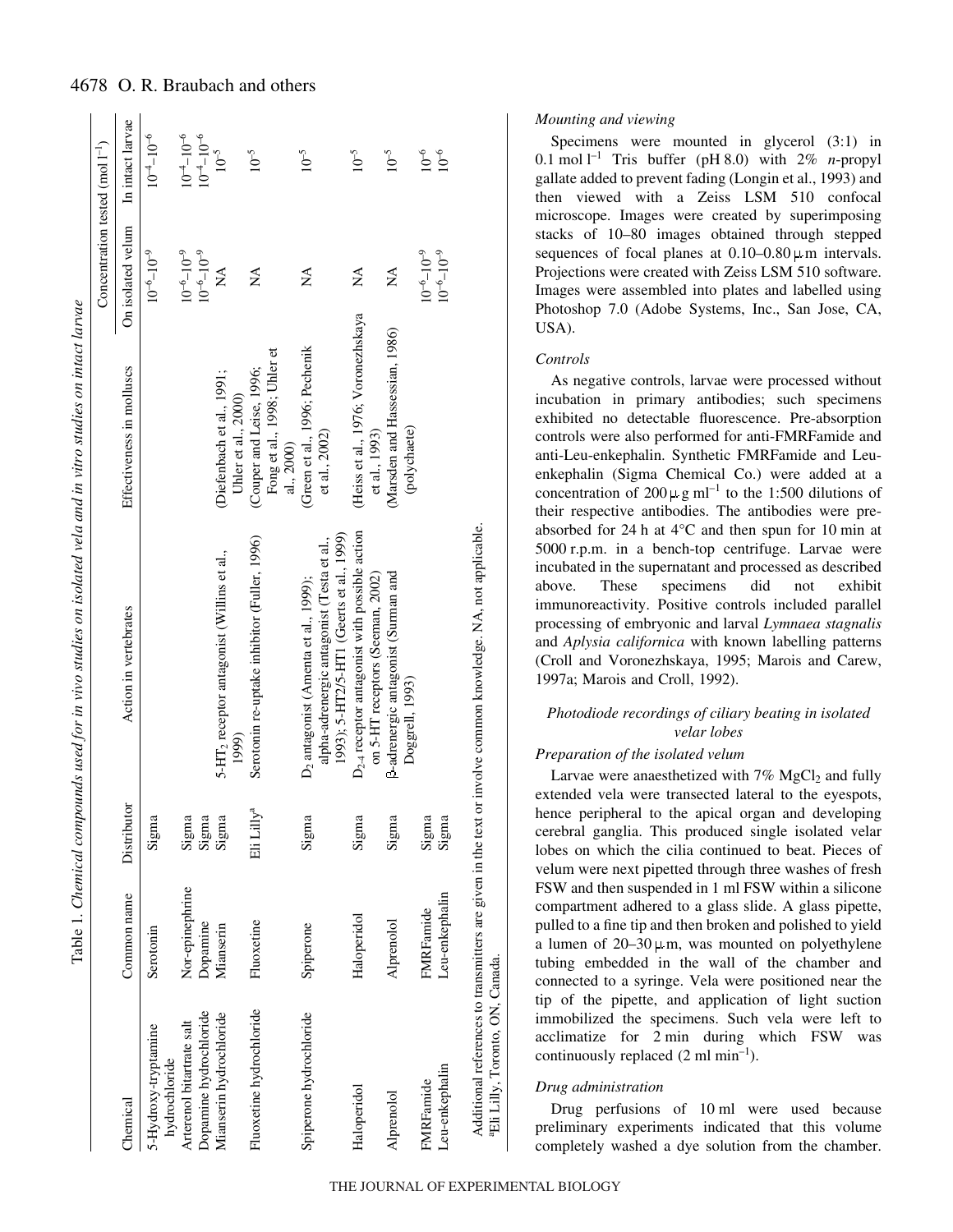Drugs were introduced in ascending order of concentration from  $10^{-9}$  mol  $1^{-1}$  to  $10^{-8}$  mol  $1^{-1}$  at intervals of at least 2 min after cilia resumed their normal beat patterns following washouts of approximately 30 ml FSW. For higher drug concentrations different specimens were used for each trial. Six specimens were tested at each of four concentrations  $(10^{-6}-10^{-9} \text{ mol } l^{-1})$  for each drug (see Table 1), all at room temperature (22–24°C).

## *Photoelectric recordings*

Immobilized vela were observed with a 40× Zeiss longworking-distance, fluid-immersion objective. Beating cilia could be viewed through the oculars while images were also projected onto a white screen *via* the camera port of a Leitz Aristoplan microscope in a darkened room. Such images were positioned over a small hole (diameter 1 mm) in the screen. A photodiode mounted behind the hole recorded changes in light intensity caused by the shadows of beating cilia. The roughly sinusoidal output was displayed on an oscilloscope (Tektronix, Beaverton, OR, USA) and further downloaded to a computer through Digidata 1320A software in conjunction with Axoscope 8 (both from Axon Instruments, Inc., Union City, CA, USA). Shadows caused upward deflections on the traces, in which height corresponded to the intensity, and width to the duration, of the shadowing. Data acquisition was started approximately 2 min after completion of drug perfusions and continued for 3 min per trial. Calculations of ciliary beat frequency (CBF) were based upon time intervals required for eight maximal downward deflections during a regular beating pattern (i.e. without ciliary arrests; see below).

Comparisons between experimental groups were performed through standard one-way analyses of variance (ANOVA) and Dunnett's tests for multiple pairwise comparisons (*P*<0.001). All statistics were performed with SPSS (Chicago, IL, USA) statistical software. Oscilloscope traces selected for presentation were filtered (lowpass filter: 20–30 Hz) with Clampfit 8.0, and assembled using Photoshop 7.0 (Adobe, San Jose, CA, USA). Schematic diagrams were constructed using Corel Draw 11 (Corel Corp. Ltd., Ottawa, ON, Canada).

## *Photoelectric measurement of post-oral ciliary beating frequency*

Activity of post-oral cilia was assessed with similar recording procedures. However, these cilia could not be monitored when the pre-oral cilia were beating, since the larger cilia obscured their smaller neighbours. We therefore measured activity of the post-oral cilia only during drug-induced arrest of the pre-oral cilia (see below).

## *Measurements of muscular contractions and ciliary arrests*

Temporary cessations of regular ciliary beating were occasionally noted in the photoelectric recordings. Simultaneous viewing of the velum through microscope oculars permitted further description and counting of these ciliary arrests. A computerized event marker was used to record the occurrence of such events before and during applications of different compounds. Observations were made of four specimens at each drug concentration for  $1-2$  min during measurement of ciliary beating. Differences in frequency were analyzed through one-way analyses of variance (ANOVA) and Dunnett's tests for multiple pairwise comparisons (*P*<0.05).

### *Behavioural tests on whole larvae*

## *Vertical distribution test*

Approximately 50 larvae were placed into vertical polystyrene pipettes  $(30 \text{ cm} \times 1 \text{ cm})$  outer diameter), containing 10 ml of seawater and one neuroactive chemical (Table 1). After 30 min, each column was drained into two fractions: the bottom *versus* the top of the column. (Preliminary experiments indicated that monoamines were effective at  $10^{-4}$ – $10^{-6}$  mol  $1^{-1}$ concentrations in whole larvae.) The larvae in each fraction were then counted. A total of eight trials were performed for each chemical at each concentration. Neuropeptides were not tested in this experiment since preliminary studies indicated that they did not retain their effectiveness for the 30 min duration of the experiment.

### *Feeding rates*

A matched pair design was used to calculate relative feeding rates of larvae (equation 1) when exposed to the various chemicals (Table 1). Tests were performed in 50 ml plastic tissue culture flasks (VWR, Canlab, Mississauga, ON, Canada) containing *Isochrysis galbana* (Clone T.ISO) in seawater at concentrations generally ranging between 100000 and  $200~000$  cells  $ml^{-1}$  at which larvae ingest at relatively constant rates (Dickinson, 2002). Each trial (*N*=8 per drug), consisted of a pair of flasks with one containing algae and the chemical tested but no larvae (A in equation) and the other containing equal concentrations of the algae and chemical plus 25 larvae (B in equation). After each trial, flasks were sampled (1 ml) and the algae killed by adding  $20 \mu l$  of 4% PFA. The algal concentrations were determined by standard counting methods using a Brightline haemocytometer (VWR, Canlab). Additional controls, serving to normalize the data, consisted of averaged algal counts for flasks containing algae plus larvae without any chemical (D in equation), or alternatively algae alone (C in equation). Neuropeptides were not tested in this experiment since their effectiveness did not last the length of the experiment.

A–B/C–D 3 10·ml·4·h–1·25·animals–1 = relative feeding rate·, (1)

where A is the number of cells  $ml^{-1}$  (algae + chemical), B is the number of cells  $ml^{-1}$  (algae + chemical + larvae), C is the average number of cells  $ml^{-1}$  (algae) and D is the average number of cells  $ml^{-1}$  (algae + larvae).

## *Frequency of locomotory arrests: ciliary arrest and velar contractions*

The frequency of locomotory arrests and effects of drugs (Table 1) on this behaviour were counted over 5 min periods with intact larvae swimming freely in small depression slides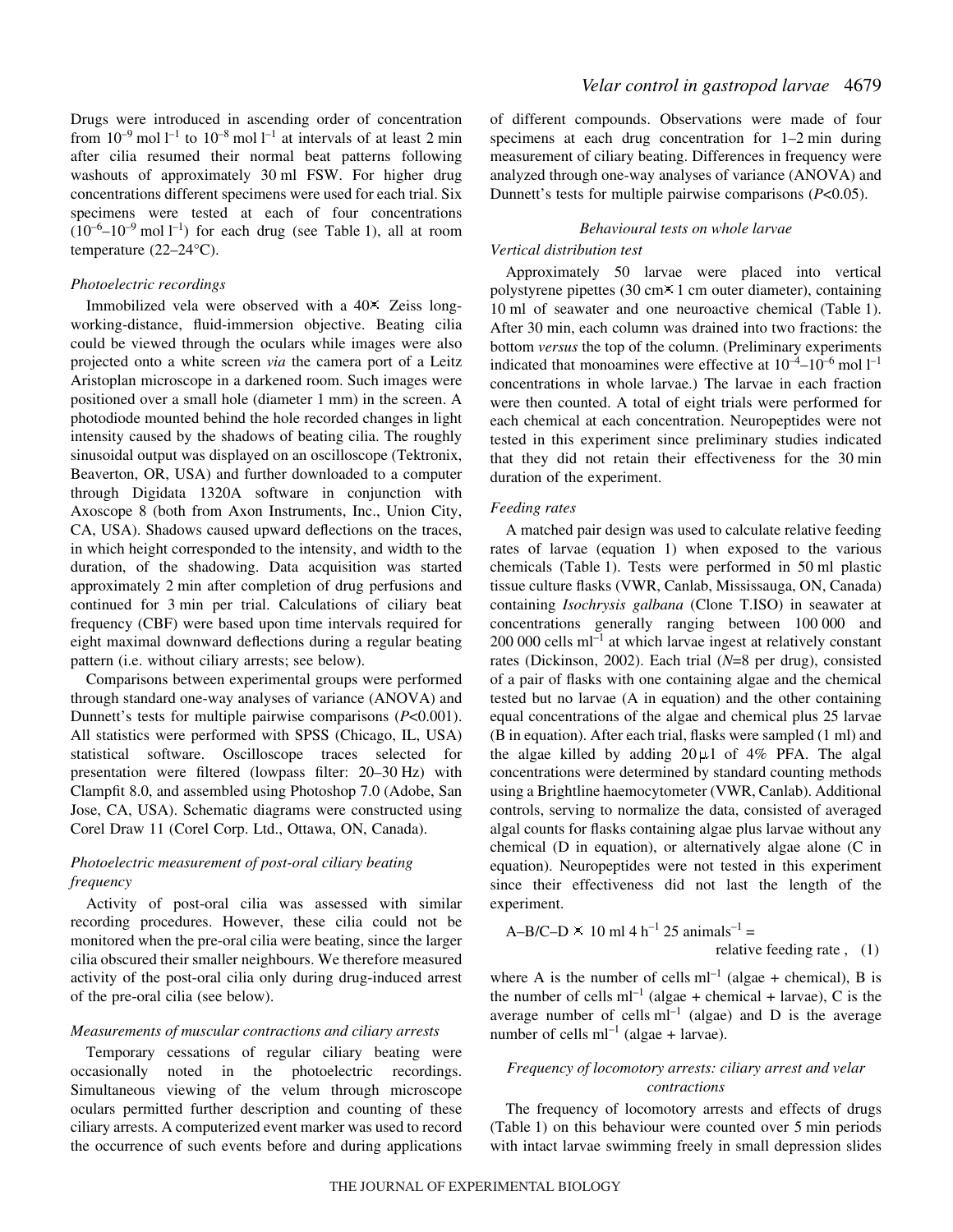(2 cm diameter). This arrangement permitted continuous monitoring of the animals at low magnification  $(15-30\times)$ , but did not permit discrimination between isolated ciliary arrests and subtle contractile arrests. We therefore pooled all visible arrests into a single count. A total of 10 larvae were tested for each chemical.

## *Statistics*

Data were subjected to tests for normality and a one-way analysis of variance (ANOVA). Alternatively, for those trials that failed to show normal distribution a Kruskal–Wallis oneway ANOVA on ranks was conducted. Dunnett's tests for multiple pairwise comparisons were used to identify drug trials that differed significantly from the controls (*P*<0.05).

#### **Results**

#### *Morphology*

The velum of *I. obsoleta* was rimmed with long  $(50-70 \,\mu\,\text{m})$ cilia, which exhibited intense tubulin-like immunoreactivity. These pre-oral cilia arose from slender columnar epithelial cells that were located on the outer edge of the velum (Fig. 1A,B). The more cuboidal post-oral ciliated cells were arranged as a band along the posterior edge of the food groove parallel with the pre-oral ciliated cells. Each post-oral cell gave rise to several bundles of short  $(15-25 \,\mu\text{m})$  cilia. Along the basal edges of the pre-oral ciliated cells, tubulin-like immunoreactivity revealed what appeared to be axons  $(Fig. 1B)$ .

Axons radiated into each velum from the apical and/or cerebral ganglia (Dickinson and Croll, 2003). Fibres containing serotonin (Fig. 1C), FMRFamide and Leu-enkephalin (Fig. 1D) possessed numerous varicosities along the basal edges of the pre- and post-oral ciliated cells (also see Fig. 2) and along the velar musculature (serotonin, Fig. 2A; FMRFamide, Fig. 2B,C; Leu-enkephalin, Fig. 2D), which originated in the main retractor muscles and formed attachments near the basal edges of the pre-oral cells. Additional bands of muscle fibres ran parallel to the food groove along the basal edges of pre-oral cells. THimmunoreactive cells were located along the posterior edge of the food groove close to the post-oral ciliated cells (Fig. 2E). Processes from TH-immunoreactive cells ran along the basal edges of the post-oral ciliated cells and also extended across the food groove to the basal edges of the pre-oral cells  $(Fig. 2F)$ .

## *Ciliary beat frequency and arrests in isolated velar lobes Photoelectric recordings from beating cilia*

When viewed at  $400<sup>\times</sup>$ , pre-oral ciliary beating was clearly observed as metachronal waves which travelled along the rim of the isolated pieces of velum. Photoelectric recordings of ciliary activity were influenced by the location of the photodiode with respect to the projected images of the beating cilia (see Fig. S1 in supplementary material), but placement of the photodiode at mid-length of the cilia consistently yielded three-phase waveforms (Fig. 3A). All recordings used for analysis of ciliary beat frequency (CBF) were from mid-length positions. From all pooled recordings (*N*=30), we estimated that pre-oral cilia beat at a mean CBF of  $9.19 \text{ Hz } (\pm 1.05 \text{ Hz})$ under normal control conditions.

Serotonin applied to the isolated velum significantly increased CBF in a dose-dependent manner (Fig. 4) for all concentrations tested (*P*<0.001). Notably, when administered at  $10^{-6}$  mol  $1^{-1}$ , serotonin led to an approximately threefold increase in ciliary beating (Fig. 3B). Analyses of photodiode recordings with increased temporal resolution (Fig. 5) demonstrated that the effects of serotonin on CBF were accompanied by graded changes in the beat pattern. Thus, with increasing concentrations, phase 1 remained clearly



Fig. 1. Anatomy and innervation of ciliated cells on the velum. (A) Lateral view of a velar lobe showing tubulin-like immunoreactivity in cell bodies and cilia along the pre- and post-oral bands. Scale bar,  $20 \mu$ m. (B) Lateral view of the velum at a slightly deeper focal plane showing details of the pre-oral ciliated cells and a bundle of tubulin-like immunoreactive axons (arrows) at their bases. Scale bar,  $20 \mu$ m. (C) At higher magnifications, serotonin-immunoreactive fibres and varicosities (arrows) can be seen near the bases of the pre-oral ciliated cells. Scale bar,  $10 \mu$ m. (D) Lines of varicosities (arrows) exhibit Leu-enkephalin immunoreactivity. Pre-oral cells possess slender nuclei at their bases. Scale bar,  $10 \mu m$ .

#### THE JOURNAL OF EXPERIMENTAL BIOLOGY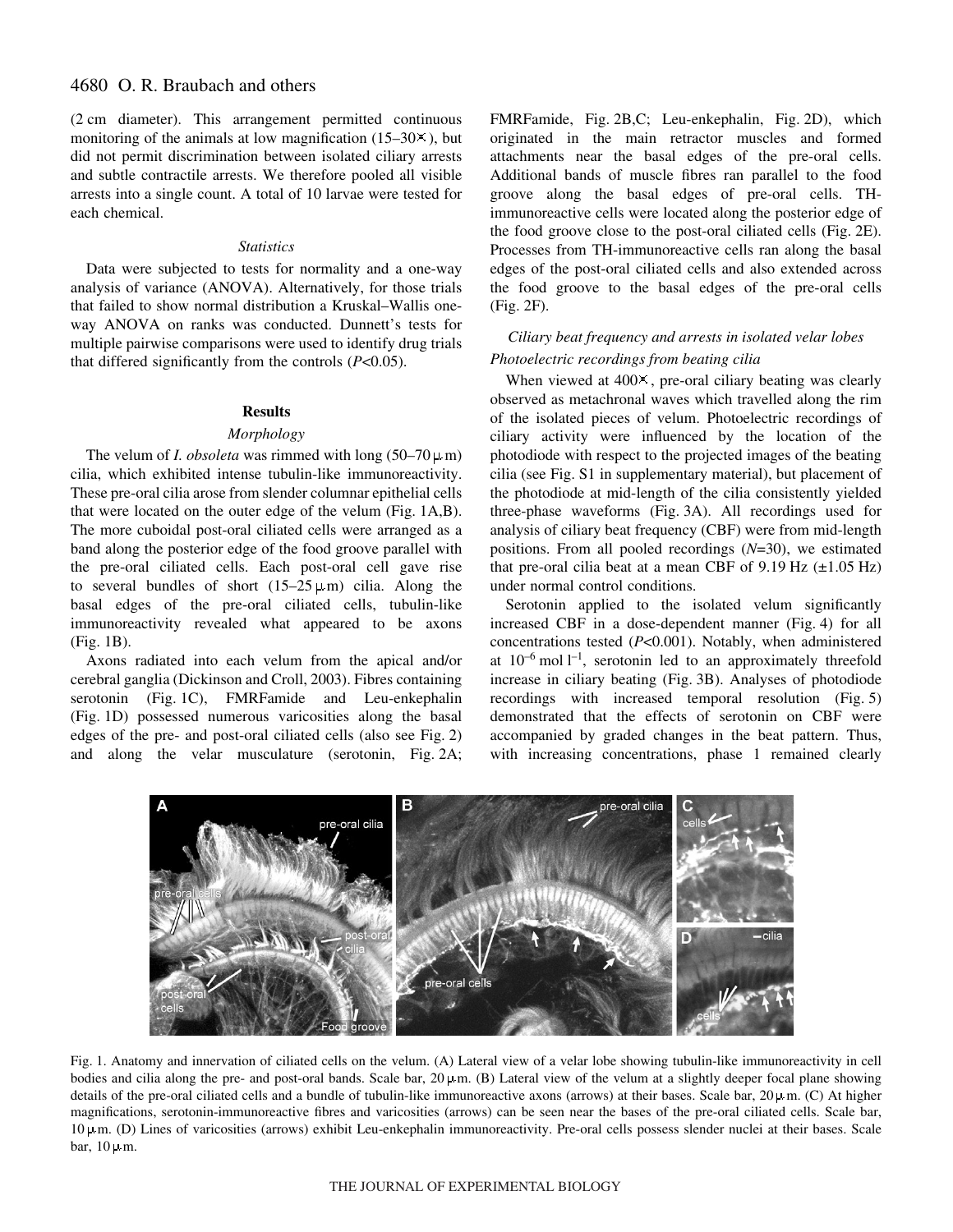

Fig. 2. Immunocytochemical localization of neural elements (green) and F-actin labelling of muscle (red) in the velum. (A) Lateral view of a velar lobe showing 5-HT-immunoreactive axons (green) with varicosities along the muscles and concentrated distally near the pre-oral cells. Scale bar,  $30 \mu$ m. (B) Lateral view of a velar lobe showing FMRFamide-immunoreactive axons (green) and muscle fibres (red). Scale bar,  $30 \mu$ m. (C) High magnification of the edge of a velar lobe showing FMRFamide immunoreactive axons (green) and muscle fibbers (red). Scale bar, 25  $\mu$ m. (D) Lateral view of a velar lobe showing Leu-enkephalin-immunoreactive axons (green) and muscle fibres (red). Scale bar, 30  $\mu$ m. (E) Lateral view of a velar lobe showing TH-like immunoreactive cells and axons. Scale bar,  $10 \mu$ m. (F) High magnification of the edge of a velar lobe showing TH-like immunoreactive cells and axons and cells containing pre-oral and post-oral cilia. Scale bar,  $10 \mu$ m.

recognizable, while phases 2 and 3 became less distinct, thereby suggesting possible changes in the stiffness of the cilia, their stroke angles or their positions.



By contrast, catecholamines caused significant dosedependent decreases in CBF (Fig. 4). Application of dopamine at  $10^{-6}$  mol  $l^{-1}$  caused complete arrest of the pre-oral cilia in five of six specimens (see below). Perfusions of dopamine at lower concentrations  $(10^{-7}-10^{-9} \text{ mol } l^{-1})$  did not halt ciliary activity but led to significant dose-dependent decreases of CBF in all groups (*P*<0.001). Photodiode recordings obtained during dopamine perfusions suggest that the three-phase cycling of

Fig. 3. Effects of transmitters on pre-oral ciliary beating. (A) Under control conditions, cilia beat at approximately 8-9 Hz and all three phases are evident. (B) Perfusions of  $10^{-6}$  mol  $l^{-1}$  serotonin caused a threefold increase in ciliary beat frequency (CBF). Different phases are no longer evident in this recording (but see Fig. 5). (C) Perfusion of  $10^{-7}$  mol  $1^{-1}$  dopamine slowed the ciliary beat frequency. All three phases of activity are apparent, but additional, irregular peaks (arrows) were also observed. (D) Perfusion of  $10^{-7}$  mol  $l^{-1}$  Leu-enkephalin did not alter ciliary beat frequency but change the waveform of the beat cycle, with the normal three-phase form no longer evident. Scale bar, 150 ms.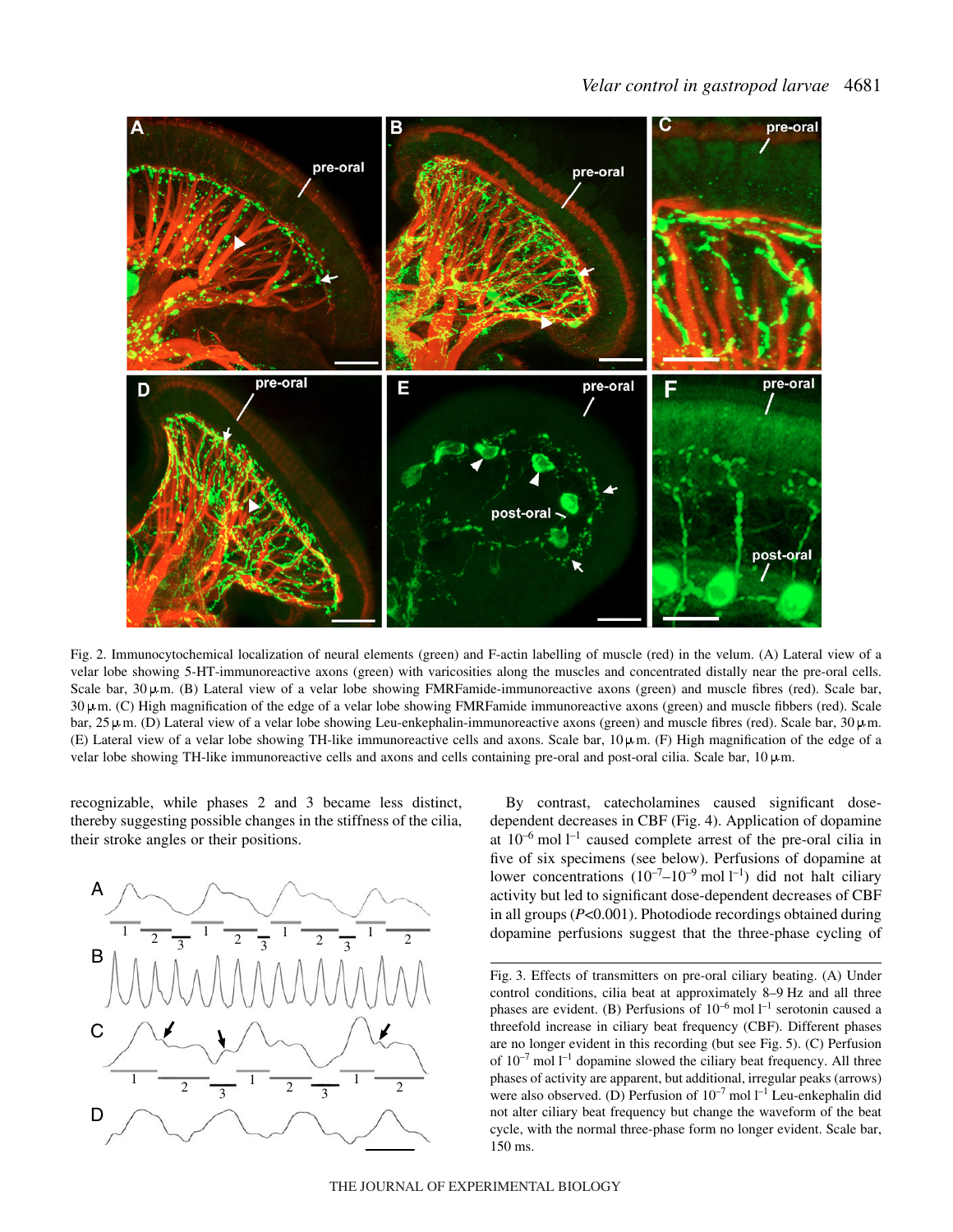

Fig. 4. Summarized effects of putative transmitters (serotonin, dopamine, norepinephrine, FMRFamide and Leu-enkephalin) at different concentrations  $(10^{-6} \text{ mol } l^{-1}$  to  $10^{-9} \text{ mol } l^{-1}$ ) on ciliary beat frequency (CBF) of the pre-oral cilia. Asterisks indicate significant difference when compared to the respective control groups (*P*<0.001).

ciliary activity was largely preserved (Fig. 3C), although there were several irregular peaks on the traces. Norepinephrine also caused slowing of CBF (Fig. 4), although it was less effective than dopamine in reducing ciliary beating, and did not cause complete, sustained ciliary arrests at the highest concentration administered.

Neuropeptides did not significantly alter the CBF of pre-oral cilia at any of the concentrations tested  $(Fig. 4)$ . However, application of both FMRFamide (Fig. 3D) and Leu-enkephalin (data not shown) markedly changed the three-phase waveform



Fig. 5. Serotonin affects both the frequency and the waveform of the ciliary beat as seen at higher temporal resolution. (A) Control trace of cilia in seawater without serotonin. Both the phases 1 and 2 are evident. The subsequent phase 3 is not shown. Perfusion with  $10^{-7}$  mol  $1^{-1}$  (B) and  $10^{-6}$  mol  $1^{-1}$  (C) serotonin increases the speed of ciliary beating. Phase 2 is less regular and phase 3 is no longer apparent. Scale bar, 50 ms for all traces.



Fig. 6. Photodiode recordings from post-oral ciliary activity during perfusion with  $10^{-6}$  mol  $l^{-1}$  dopamine. Different phases of the beat waveform are not as distinct as those recorded in large pre-oral cilia. Scale bar, 150 ms.

normally recorded in control conditions; recordings obtained from these experimental groups generally had single, broad, upward deflections that were flanked by irregular smaller peaks.

### *Post-oral ciliary beat frequency*

two) number of smaller deflections.

When pre-oral cilia were beating, they obscured the activity of the smaller post-oral cilia, thereby preventing the measurement of their CBF. During dopamine-induced arrests of the pre-oral cilia  $(10^{-6} \text{ mol } l^{-1}$  concentration), however, we observed that the post-oral cilia continued to beat (Fig. 6) at an average CBF of 13.34 Hz  $(\pm 2.11 \text{ Hz}; N=4)$ , which was significantly faster than the pooled normal CBF of the pre-oral cilia (*P*<0.001). Recordings of post-oral ciliary activity did not yield the clear patterns of multiphasic cycles of the pre-oral cilia. Rather, each cycle was generally

characterized by a single large upward and a variable (one to

### *Ciliary arrests and the velar musculature contractions*

All measurements of pre-oral CBF described above were obtained during periods of sustained and regular beating. However, recordings were often interrupted by ciliary arrests of varying durations and frequencies. Visual inspection revealed two types of ciliary arrests. In the first type, the preoral cilia stopped beating without visible contractions of the velum and without interruption of post-oral ciliary activity. Such isolated ciliary arrests generally lasted only briefly  $(<1 s)$ , before the pre-oral cilia resumed beating  $(Fig. 7A)$ . In the second type, large contractions of the velum accompanied arrests of both pre- and post-oral cilia. The post-oral cilia



Fig. 7. Photodiode recordings of ciliary arrests along the pre-oral band. (A) Brief, isolated ciliary arrest (onset and offset indicated by arrows). (B) Longer duration contractile arrest, which occurred during muscular contraction (onset indicted by arrow) and often repositioned the entire velum and prevented further recordings. Scale bar, 150 ms.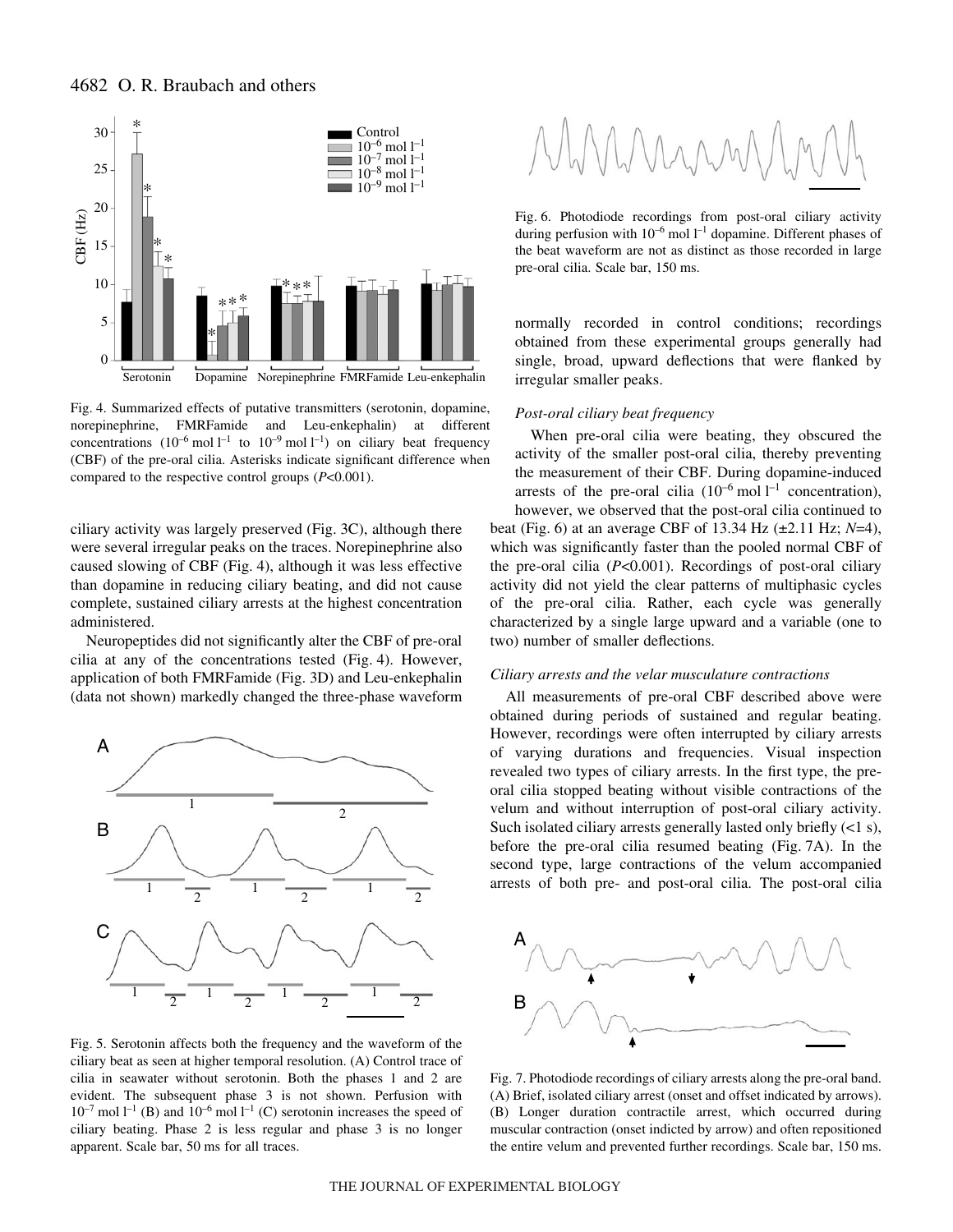

Fig. 8. Summarized effects of putative transmitters (serotonin, dopamine, norepinephrine, FMRFamide and Leu-enkephalin) at different concentrations  $(10^{-6} \text{ mol } l^{-1}$  to  $10^{-9} \text{ mol } l^{-1}$ ) on the frequency of isolated ciliary arrests. Asterisks indicate significant difference when compared with the control group ( $P<0.05$ ).

always resumed beating shortly after initiation of the contraction, whereas the pre-oral cilia remained quiescent for as long as the contraction persisted. These contractile arrests often changed the shape of the velum or moved it with respect to the photodiode with no subsequent recording of activity  $(Fig. 7B)$ .

Isolated ciliary arrests were seldom observed in control conditions, occurring on average 0.50  $(\pm 0.57)$  times m<sup>-1</sup> (Fig. 8). The frequency of these arrests did not change significantly following administration of serotonin at any concentration (Fig. 8; *P*>0.05). By contrast, perfusions of dopamine at  $10^{-6}$  mol  $1^{-1}$  concentration had profound effects on ciliary arrests. Specifically, the pre-oral cilia completely stopped beating with no visible contractions of the velum in



Fig. 9. Summarized effects of putative transmitters (serotonin, dopamine, norepinephrine, FMRFamide and Leu-enkephalin) at different concentrations ( $10^{-6}$  mol  $1^{-1}$  to  $10^{-9}$  mol  $1^{-1}$ ) on the frequency of contractile ciliary arrests. Asterisks indicate significant difference when compared with the control group (*P*<0.05).

## *Velar control in gastropod larvae* 4683

83% (5/6) of the tested specimens during the course of dopamine exposure. When administered at lower concentrations, dopamine did not cause sustained arrests of ciliary beating, but increased the frequency of isolated ciliary arrests in a dose-dependent manner (Fig. 8). Similarly, norepinephrine also increased the frequency of isolated ciliary arrests (Fig. 8), however, unlike dopamine, this compound did not lead to complete cessations of ciliary beating at the highest administered dose. Neither neuropeptide was observed to significantly affect the occurrence of isolated ciliary arrests (Fig. 8).

In control specimens, contractile arrests also occurred at a low mean frequency of  $1.50\pm1.29$  contractions m<sup>-1</sup> (Fig. 9). Serotonin, dopamine and norepinephrine had no significant effects on the frequency of muscular contractions compared to the control level. A striking effect, however, was observed after application of FMRFamide, which caused much more frequent contractile arrests at all concentrations tested (Fig. 9). At the highest FMRFamide dose administered, the contractions accompanying the arrests were more vigorous and occurred in immediate succession to one another, thus causing the velum to twitch constantly for sustained periods. During such periods, the pre-oral cilia remained inactive and were curled onto the velum. Leu-enkephalin had a similar effect to FMRFamide in enhancing the number of contractile arrests (Fig. 9).

## *Behavioural tests in whole larvae*

### *Vertical test*

Bath applications of neuroactive compounds resulted in an overall significant difference in the average vertical distribution of larvae, as expressed by the percentage of animals in the top half of the column (Fig. 10; *P*<0.001). Under control conditions, an average of 46.70% ( $\pm$ 6.63) of the larvae were within the top half of the water column. Serotonin

generally increased the percentage of larvae in the top half of the water column in a dose-dependent manner (Fig. 10). Larvae bathed in  $10^{-4}$  mol  $l^{-1}$  serotonin, however, were less concentrated toward the top of the column. Closer examination revealed that many of these larvae were contracted into their shells and lying immobile at the bottom. The percentage of larvae in the top half of the column was significantly increased by  $10^{-7}$  mol  $1^{-1}$  fluoxetine (the only concentration tested based on preliminary experiments; Fig.  $10$ ), whereas mianserin, at a concentration of  $10^{-5}$  mol  $l^{-1}$  (the only concentration tested) resulted in a decreased percentage of larvae in the top of the vertical column (Fig. 10).

In contrast to serotonin, both dopamine and norepinephrine significantly decreased the percentage of larvae in the top half of the water column in dosedependent manners (Fig. 10). Spiperone, conversely, resulted in a significant increase in the percentage of larvae in the top half of the column. However, alprenolol induced a significant decrease in the percentage of larvae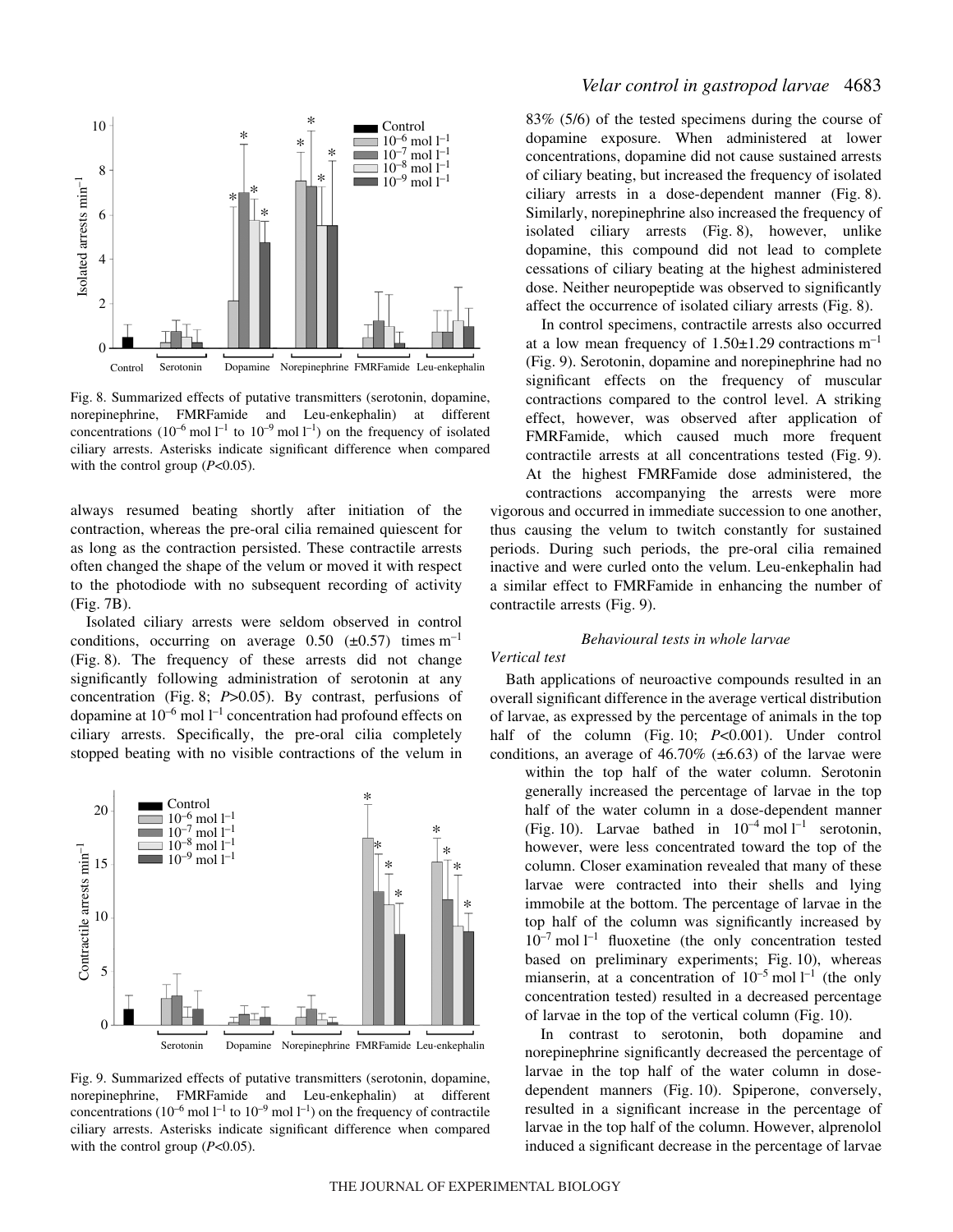

Fig. 10. Summarized effects of putative transmitters and respective analogues on swimming behaviour, expressed as the average percentage of larvae in the top of the water column. Tested compounds included serotonin  $(10^{-4} \text{ mol } l^{-1}$  to  $10^{-6} \text{ mol } l^{-1}$ ), fluoxetine and mianserin (both at  $10^{-5}$  mol  $1^{-1}$ ), dopamine and norepinephrine (both from  $10^{-4}$  mol  $1^{-1}$  to  $10^{-6}$  mol  $1^{-1}$ ), haloperidol, alprenolol and spiperone (all at  $10^{-5}$  mol  $1^{-1}$ ). Asterisks indicate significant difference when compared with the control group (*P*<0.05).

in the top half of the water column whereas haloperidol had no significant effect.

### *Feeding rate*

An overall significant difference in feeding rates was observed following exposure of larvae to transmitters (Fig. 11; *P*<0.001). When larvae were exposed to  $10^{-6}$  mol  $1^{-1}$  and  $10^{-5}$  mol  $l^{-1}$  serotonin, the feeding rates increased significantly. Exposure to  $10^{-4}$  mol  $1^{-1}$  serotonin resulted in



Fig. 11. Summarized effects of putative transmitters on algal intake of *I. obsoleta* larvae expressed as percentage of the control (100%). Tested compounds included serotonin (from  $10^{-4}$  mol  $1^{-1}$  to  $10^{-6}$  mol  $1^{-1}$ ), dopamine and norepinephrine (from  $10^{-4}$  mol  $l^{-1}$  to  $10^{-6}$  mol  $l^{-1}$ ). Asterisks indicate significant difference when compared with the control group (*P*<0.05).

no significant differences from control levels but again a number of larvae were observed to be lying on the bottom of the test chamber at this concentration. Applications of both dopamine and norepinephrine decreased feeding rates in dose-dependent manners from  $10^{-6}$  mol  $l^{-1}$  to  $10^{-4}$  mol  $l^{-1}$  concentrations.

### *Locomotor arrests*

Applications of neurotransmitters resulted in an overall significant difference in the average number of locomotor arrests (Fig. 12; *P*<0.001). The control larvae produced approximately 0.87 ( $\pm$ 0.99) arrests m<sup>-1</sup>. Both serotonin and dopamine significantly increased the average frequency of locomotor arrests at concentrations of only  $10^{-5}$  mol  $1^{-1}$ . At  $10^{-4}$  mol  $1^{-1}$ , both serotonin and dopamine immobilized many larvae, however, in serotonin they were contracted into their shells whereas in dopamine they appeared to be flaccid and extended. Norepinephrine at a concentration of  $10^{-4}$  mol  $l^{-1}$  also significantly increased the average frequency of locomotor arrests. Both FMRFamide and Leu-enkephalin caused significant dose-dependent increases in the frequency of arrests with 40- to 50-fold increases over control values at the highest concentrations.

## **Discussion**

The velum of *I. obsoleta* is typical of planktotrophic gastropod larvae with its double rows of cilia, which mediate swimming and feeding behaviours. The velum also contains a network of musculature that can position the velar lobes to



Fig. 12. Summarized effects of putative transmitters on the number of locomotor arrests per minute during exposure of free swimming larvae to the following compounds: serotonin (from  $10^{-4}$  mol  $l^{-1}$  to  $10^{-6}$  mol  $l^{-1}$ ), dopamine and norepineprhine (from  $10^{-4}$  mol  $l^{-1}$  to  $10^{-6}$  mol  $l^{-1}$ ), FMRFamide and Leu-enkephalin (from  $10^{-4}$  mol  $l^{-1}$  to  $10^{-6}$  mol  $l^{-1}$ ). Asterisks indicate significant difference when compared with the control group (*P*<0.05).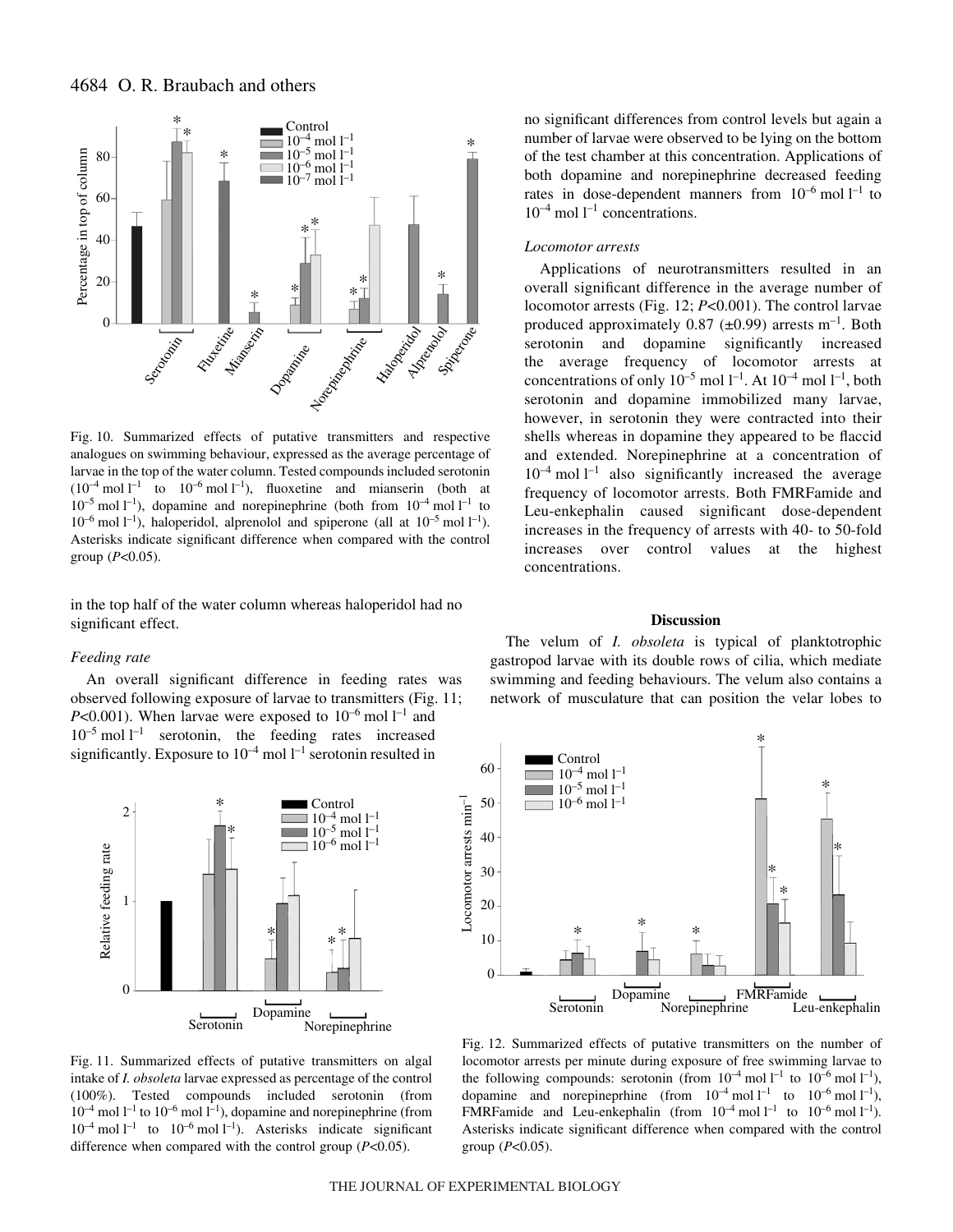adjust swimming direction and also contract the entire velum to cause cessation of swimming. Together the cilia and musculature allow the larva to position itself in the water column, feed and evade predators. Here we present evidence for neural elements in the velum that modulate the frequencies of ciliary beating, ciliary arrests and velar muscle contractions.

## *Serotonin and catecholamine regulation of pre-oral cilia*

Serotonergic axons were localized throughout the velum and particularly along the bases of the pre-oral cells, and serotonin caused dose-dependent increases in CBF on the isolated velum. Serotonin also increased swimming and feeding in whole larvae, thus reflecting the heightened ciliary activity seen *in vitro*. These results are largely consistent with previous research, which has shown that serotonin stimulated ciliary beating in adult (Aiello, 1990; Audesirk et al., 1979; Cadet, 2004; Catapane, 1983) and developing molluscs (Kuang et al., 2002; Uhler et al., 2000) and in animals from other phyla (Wada et al., 1997).

We also provide evidence that catecholamines decrease ciliary activity and thus have opposite effects to serotonin. Catecholamine-containing neurones are located near the postoral cells, but fibres arising from these cells appear to contact the pre-oral cells. Dopamine and norepinephrine had dosedependent actions leading to a gradual decline and ultimately arrest of pre-oral ciliary beating on the isolated velum. Similarly, application of these transmitters depressed swimming and feeding in intact larvae (see below).

There is ample anatomical evidence, to suggest that catecholaminergic innervation of ciliated cells is widespread in adult (Cadet, 2004; Cain and Woodward, 2002) and developing (Croll et al., 1997; Dickinson et al., 1999; Plummer, 2002; Voronezhskaya et al., 1999) molluscs. The identity of endogenous catecholamine(s), however, generally remains unclear. Here we used immunocytochemistry to detect tyrosine hydroxylase, an enzyme involved in the synthesis of both dopamine and norepinephrine. Chemical analyses of adult and larval molluscs suggested that dopamine is the most abundant catecholamine (Cann-Moisan et al., 2002; McCaman, 1984; Pani and Croll, 1995; Pires et al., 2000a), in accordance with descriptions of various actions for dopamine in molluscs (Ascher, 1972; Swann et al., 1982a; Swann et al., 1982b; Swann et al., 1982c). However, many studies (see above) have also detected significant concentrations of norepinephrine (see also Pires et al., 2000b), while yet other evidence suggests possible roles for norepinephrine in modulating larval behaviours (Coon et al., 1985; Pechenik et al., 2002). Clearly, further work must determine the specific roles for dopamine and norepinephrine in the larval nervous systems of molluscs.

#### *Possible mechanisms for aminergic effects*

The cellular actions of serotonin and catecholamines are not always clearly understood in other populations of ciliated cells, although serotonergic enhancement of ciliary beating generally appears to be mediated by an increase of intracellular calcium and activation of downstream messengers (e.g. nitric oxide) in molluscs (Cole et al., 2002; Doran et al., 2003) and mammals (Gertsberg et al., 2004). In fact, nitric oxide synthase has been identified in *I*. *obsoleta* veligers and might therefore play a role in modulation of larval behaviours (Thavaradhara and Leise, 2001). The cellular mechanisms that underlie the actions of catecholamines on ciliated cells are also relatively unknown, but appear to be more complicated than those underlying serotonergic effects. Both excitation and inhibition of ciliated cells have been suggested (Beiras and Widdows, 1995; Cain and Woodward, 2002; Malanga, 1975). Furthermore, both central (Cadet, 2004) and peripheral (Paparo and Murphy, 1975) mechanisms have been postulated to account for the effects of catecholamines. For example, centrally acting dopamine depresses beating of the lateral cilia in *M*. *edulis*, possibly through inhibition of peripheral serotonin release (Cadet, 2004). However, it was shown in this same species that local catecholamines could also inhibit ciliary beating, possibly by increasing intracellular calcium within the ciliated cells (Paparo and Murphy, 1975), and may resemble calcium dependent ciliary arrests in other molluscs (Arkett et al., 1987; Stommel and Stephens, 1985). Thus, paradoxically, both serotonergic excitation and catecholaminegic inhibition may initially arise from increases in intracellular calcium but modulatory pathways diverge thereafter.

## *Regulation of pre-oral ciliary beat waveform*

Although serotonin and catecholamines clearly affect CBF, changes in waveforms in the photodiode recordings suggest other possible actions as well. One limitation of photoelectric recordings is that they most clearly represent the movement of cilia along a single plane. However, cilia normally move in three dimensions during a single beat cycle (Blake and Sleigh, 1974). Moreover, dopamine has previously been shown to affect ciliary beat plane in sea urchin larvae (Wada et al., 1997). The changes in waveform that we recorded following administration of neurotransmitters may thus represent changes in beat plane or stiffness of the cilia. Such changes in waveform were particularly evident following administration of FMRFamide and Leu-enkephalin, which had no effect on CBF. Thus, while various neuropeptides have previously been shown to affect CBF in adult *T. diomedea* (Willows et al., 1997) and also in the lateral gill cilia of the clam *Mercenaria mercenaria* (Gainey et al., 1999), our results suggest that such substances may also change the plane of ciliary beating. Clearly, high speed video microscopy will be a necessary component of future studies aimed at understanding the full spectrum of effects that neurotransmitters may induce upon ciliary beating.

### *Neural control over post-oral cilia*

Our data suggest that the pre-oral and post-oral cilia may be affected differently by neural input. For example, whereas both pre-oral and post-oral cilia stop during muscular contractions, only the pre-oral cilia stop during spontaneous, isolated arrests or in isolated arrests following applications of catecholamines. Also, pre-oral cilia were completely immobilized by dopamine at high concentrations, but post-oral ciliary beat at speeds that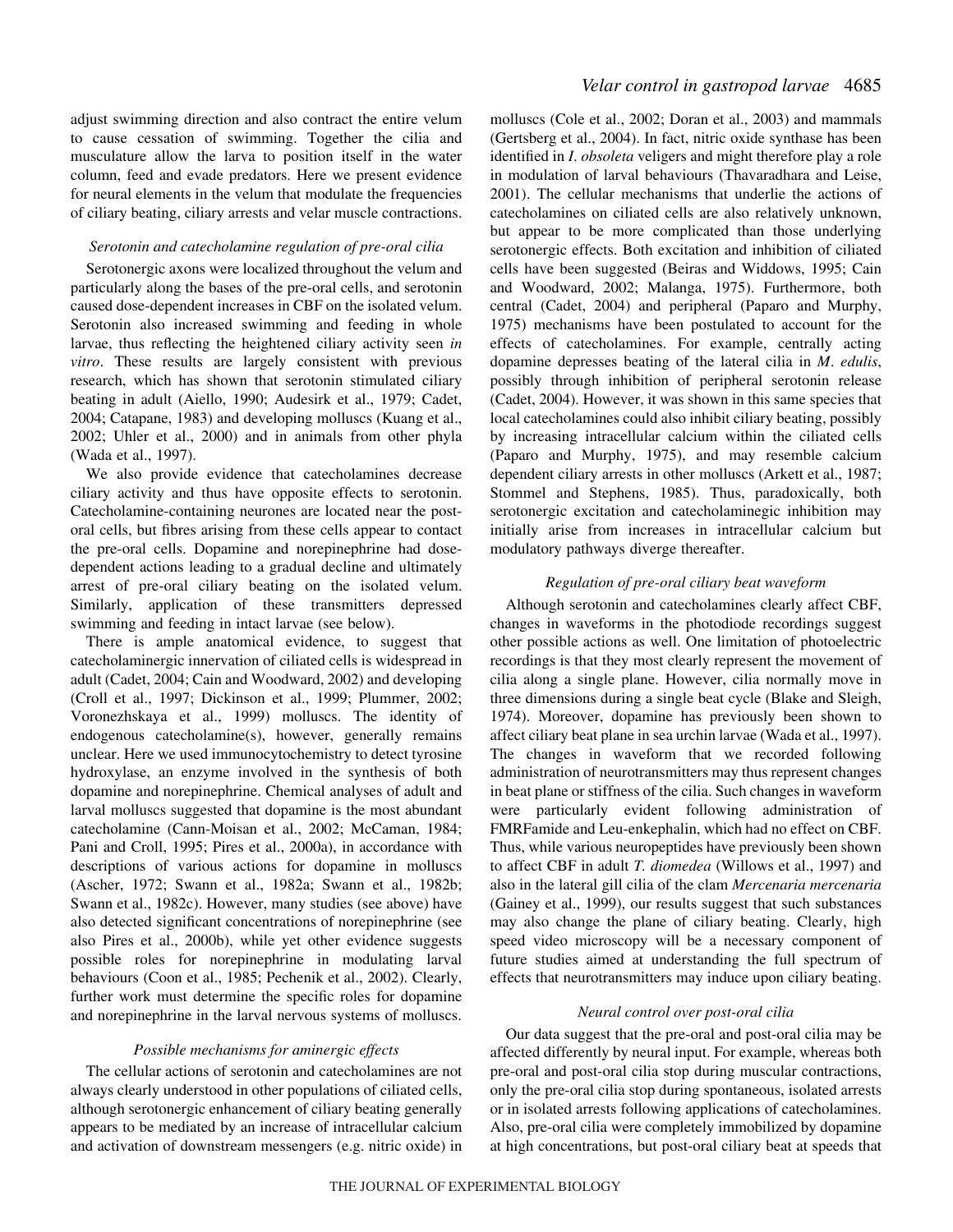exceeded normal pre-oral ciliary beating. This suggests that pre-oral ciliary cells are inhibited by catecholamines, but postoral ciliated cells may be unresponsive to dopamine or may in fact respond to catecholamines with an increase in ciliary beating, although this hypothesis must be tested by observations of post-oral CBF under normal conditions. Similar variations in the responsiveness of different populations of ciliated cells have been reported for serotonin in *H. trivolvis* (Doran et al., 2004) and neuropeptides and dopamine in the clam *Mercenaria mercenaria* (Gainey et al., 1999), suggesting that a different catecholamine receptor or even a lack thereof on the post-oral ciliated cells is plausible.

## *Neural control over the velar musculature*

The cilia on the velum play essential roles in locomotion and feeding. The velar musculature also serves important functions in the generation of such behaviours (Fretter, 1967). Our anatomical data indicated that serotonergic and peptidergic fibres are abundant along muscles, which both radiate into the velum and form a circumferential band near its outer rim. Catecholamine-containing axons, in contrast, are sparse along the radial muscle fibres although they are present near circumferential muscle.

Consistent with numerous previous reports of peptidergic effects on molluscan muscles (Brezden et al., 1999; Hernadi et al., 1998), we found that both FMRFamide and Leu-enkaphalin induced vigorous muscular contractions at all concentrations administered. Such contractions were also often correlated with ciliary arrests suggesting that these two actions are coupled, possibly *via* the peptidergic neural elements. Finally, in addition to eliciting repeated short contractions in the velar muscles, tonic contractions of muscles may also be commanded by the larval nervous system to modulate the angle of ciliary beating, which ultimately may account for both changes in the waveforms of ciliary activity (see above) and for changes in direction of swimming of the whole larvae (see below).

The lack of effects of serotonin on musculature in the present study may be explained in view of known effects of this amine on other molluscan muscles. For example, in buccal muscles of adult *Aplysia californica*, application of serotonin does not cause contractions but rather enhances subsequent contractions elicited by other inputs (Fox and Lloyd, 2002; Hurwitz et al., 2000; Kupfermann and Weiss, 1982). It will therefore be interesting to observe interactions between synaptic inputs to the velar muscles in future research.

## *Neurotransmitters and analogues affect whole larval behaviour*

Administration of monoamines and neuropeptides to whole larvae elicited changes in behaviour which were largely consistent with those expected from observed effects on cilia and muscles in isolated vela; however, such effects were only seen at higher concentrations, presumably because of restricted access to internal receptors. The pre-oral cilia provide the propulsive force used by the larvae to swim upward against the pull of gravity, and thus, one would expect that increased ciliary beating caused by serotonin would result in net upward movement in a water column as observed in the vertical test. Conversely, decreased ciliary beating and heightened levels of ciliary arrests caused by both dopamine and norepinephrine would be predicted to result in net downward movement of larvae within the column.

Ciliary beating also underlies feeding, and our behavioural observations are again consistent with predictions derived from findings in the isolated velum. Thus as expected, serotonin increased feeding rates whereas catecholamines decreased algal intake. The highest concentrations of serotonin and dopamine, however, also appeared to have non-specific effects, thus confounding the results.

In addition to supporting our observations of the effects of neurotransmitters on cilia on isolated vela, these behavioural studies also permitted tests of the hypothesis that monoamines are released endogenously in whole larvae to tonically regulate ciliary beating. For example, fluoxetine, a selective serotonin re-uptake inhibitor and mianserin, a serotonin antagonist, both known to be effective in molluscs (see Table 1), would only be expected to affect swimming in the specific inverse manners observed if serotonin was being released endogenously. By contrast, the catecholamine antagonist spiperone, suggested to be a nonspecific antagonist of catcholaminergic pathways in molluscs (see Table 1), caused a net upward movement of larvae in the water column, as would be the predicted outcome from inhibiting tonically released catecholamines. However, alprenolol (see Table 1) caused net downward movement in the column, which is opposite to the hypothesized effect, whereas haloperidol (see Table 1) had no significant effect at all. Clearly, future studies would be aided by a more extensive pharmacological characterization of the catecholaminergic receptors involved in controlling ciliary beating in the larvae.

In a final set of behavioural experiments, we demonstrated that locomotor arrests in freely swimming larvae are affected by neuropeptides. As expected from findings in the isolated velum, applications of both FMRFamide and Leu-enkephalin led to large, dose-dependent increases in the number of locomotor arrests displayed by intact larvae. Smaller increases in the frequency of arrests elicited by catecholamines were also expected from our observations of isolated vela, but brief arrests of only the pre-oral cilia may have been overlooked in our low magnification observations of swimming larvae. Flaccid paralysis of larvae exposed to the highest concentration of dopamine also confounded these results. Thus, only the slight increase in the frequency of arrests elicited by serotonin was unexpected from our findings of the effects of transmitters on isolated vela. We suggest that this increased frequency of arrests may have been the result of increased numbers of collisions by more rapidly swimming larvae with the water surface and small suspended objects, and therefore not an accurate indicator of the rate of spontaneous arrests. More detailed observations of either free-swimming larvae in larger containers or tethered larvae to prevent such collisions, should be a goal of future studies.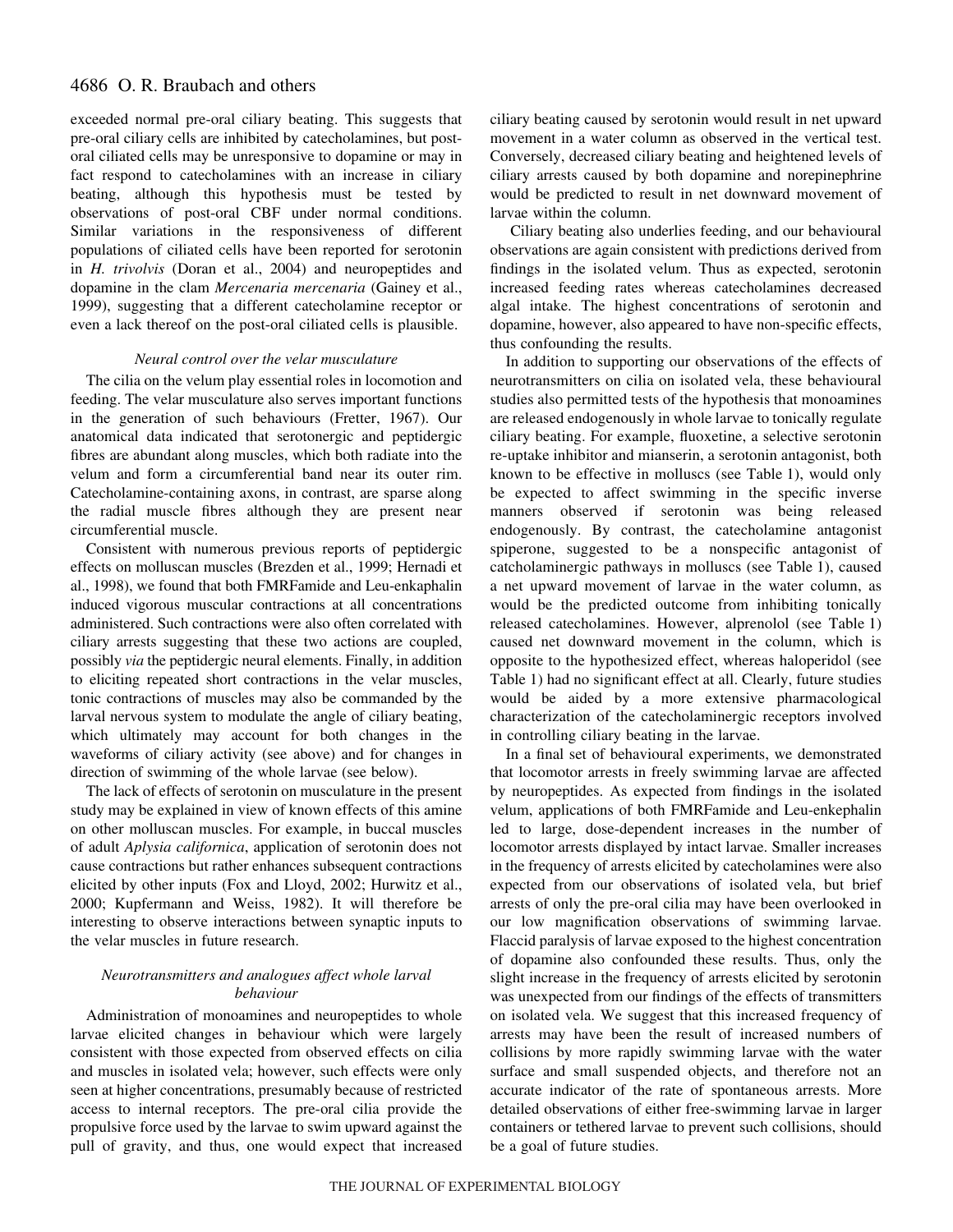## *Conclusions*

Data from the present study offer new insight into neural control mechanisms over the cilia and muscles of the velum, which together mediate major larval behaviours of free-living veligers, such as *I. obsoleta*. The findings suggest that neural control over the velum is more complex than might have previously been expected for such a simple organism, and in some regards it is reminiscent of autonomic control in vertebrates, with effectors often innervated by dual, antagonistic controls and where blocking receptors of one division reveals its significant, ongoing tonus (Nilsson and Holmgren, 1994).

We specifically investigated regulation of the CBF and ciliary arrest rates of the pre-oral cilia and provided data concerning the CBF of the post-oral cilia. We also provided evidence of neural regulation of an intricate network of velar muscles. Together these effectors are responsible for generating larval swimming and feeding, which we showed to be influenced by neurotransmitter analogues in whole larvae, thereby confirming the endogenous roles of the identified neural substrates.

Clearly, much more work is required to understand neural control of larval behaviour in gastropods. Electrophysiological studies are particularly needed since only a very small number of studies have been published to date using this approach (Arkett et al., 1989; Arkett et al., 1987; Leise and Hadfield, 2000). Furthermore, the larval nervous system of *I. obsoleta* probably contains other transmitters, [as suggested by Dickinson and Croll (Dickinson and Croll, 2003)], which potentially mediate additional controls over velar effectors than those examined in this initial survey. Nonetheless, the present paper, together with previous detailed studies of larval neuroanatomy (Dickinson and Croll, 2003; Lin and Leise, 1996) demonstrate that *I. obsoleta* may prove to be a valuable system for basic understanding of how neurons regulate behaviours in such planktotropic larvae. [But see for preliminary results (Pires and Penniman, 2003) using another model species, *Crepidula fornicata*].

This research was supported by an NSERC Canada Discovery Grant to R.P.C. The authors would like to thank the anonymous reviewers of a previous version of this paper for their thoughtful and constructive criticisms. We also thank Dr Bradley Frankland, Dr Steven Shaw, Dr Siegrid Pelzer, Mr Bryan Hoyt and Mr Mark Richard for helpful discussions and technical assistance. Thanks also to the spirit of Glooscap for protecting us against the sweeping tides of the Bay of Fundy during collecting trips.

#### **References**

- **Aiello, E.** (1990). Nervous control of gill ciliary activity in *Mytilus edulis*. In *Neurobiology of Mytilus edulis* (ed. G. B. Stefano), pp. 189-208. Manchester, New York: Manchester University Press.
- **Amenta, F., Bronzetti, E., Felici, L., Ricci, A. and Tayebati, S. K.** (1999). Dopamine D2-like receptors on human peripheral blood lymphocytes: a radioligand binding assay and immunocytochemical study. *J. Auton. Pharmacol.* **19**, 151-159.
- **Arkett, S. A., Mackie, G. O. and Singla, C. L.** (1987). Neuronal control of ciliary locomotion in a gastropod veliger (*Calliostoma*). *Biol. Bull.* **173**, 513- 526.
- **Arkett, S. A., Chia, F., Goldberg, J. I. and Koss, R.** (1989). Identified settlement receptor cells in a nudibranch veliger respond to specific cue. *Biol. Bull.* **176**, 155-160.
- **Ascher, P.** (1972). Inhibitory and excitatory effects of dopamine on *Aplysia* neurones. *J. Physiol.* **225**, 173-209.
- **Audesirk, G., McCaman, R. E. and Willows, A. O. D.** (1979). The role of serotonin in the control of pedal ciliary activity by identified neurons in *Tritonia diomedea*. *Comp. Biochem. Physiol.* **62**, 87-91.
- **Beiras, R. and Widdows, J.** (1995). Effects of the neurotransmitters dopamine, serotonin and norepinephrine on the ciliary activity of mussel (*Mytilis edulis*) larvae. *Mar. Biol.* **122**, 597-603.
- **Blake, J. R. and Sleigh, M. A.** (1974). Mechanics of ciliary locomotion. *Biol. Rev. Camb. Philos. Soc.* **49**, 85-125.
- **Brezden, B. L., Yeoman, M. S., Gardner, D. R. and Benjamin, P. R.** (1999). FMRFamide-activated Ca2+ channels in *Lymnaea* heart cells are modulated by 'SEEPLY', a neuropeptide encoded on the same gene. *J. Neurophysiol.* **81**, 1818-1826.
- **Cadet, P.** (2004). Nitric oxide modulates the physiological control of ciliary activity in the marine mussel *Mytilus edulis* via morphine: novel mu opiate receptor splice variants. *Neuro Endocrinol. Lett.* **25**, 184-190.
- **Cain, S. D. and Woodward, O. H.** (2002). The use of multiple transmitters controlling ciliary beating on the foot on the sea slug, *Tritonia diomedea*. *Integr. Comp. Biol.* **42**, 1205.
- **Cann-Moisan, C., Nicolas, L. and Robert, R.** (2002). Ontogenetic changes in the contents of dopamine, norepinephrine and serotonin in larvae and postlarvae of the bivalve *Pecten maximus*. *Aquat. Living Resour.* **15**, 313- 318.
- **Carter, G. S.** (1928). On the structure of the cells bearing the velar cilia of the nudibranch veliger. *J. Exp. Biol.* **6**, 97-109.
- **Catapane, E. J.** (1983). Comparative study of the control of lateral ciliary activity in marine bivalves. *Comp. Biochem. Physiol.* **75C**, 403-405.
- **Chase, R.** (2002). *Behavior and its Neural Control in Gastropod Molluscs*. New York: Oxford University Press.
- **Chia, F. S. and Buckland-Nicks, J.** (1984). Locomotion of marine invertebrate: a review. *Can. J. Zool.* **62**, 1205-1222.
- **Cole, A. G., Mashkournia, A., Parries, S. C. and Goldberg, J. I.** (2002). Regulation of early embryonic behavior by nitric oxide in the pond snail *Helisoma trivolvis*. *J. Exp. Biol.* **205**, 3143-3152.
- **Coon, S. L., Bonar, D. B. and Weiner, R. M.** (1985). Induction of settlement and metamorphosis of the Pacific oyster, *Crassostrea gigas* (Thunberg) by L-DOPA and catecholamines. *J. Exp. Mar. Biol. Ecol.* **94**, 211-221.
- **Couper, J. M. and Leise, E. M.** (1996). Serotonin injections induce metamorphosis in larvae of the gastropod mollusc *Ilyanassa obsoleta*. *Biol. Bull.* **191**, 178-186.
- **Croll, R. P.** (2000). Insights into early molluscan neuronal development through studies of transmitter phenotypes in embryonic pond snails. *Microsc. Res. Tech.* **49**, 570-578.
- **Croll, R. P. and Dickinson, A. J. G.** (2004). Form and function of the larval nervous system in molluscs. *Invertebr. Reprod. Dev.* **46**, 173-187.
- **Croll, R. P. and Voronezhskaya, E. E.** (1995). Early FMRFamide-like immunoreactive cells in gastropod neurogenesis. *Acta Biol. Hung.* **46**, 295- 303.
- **Croll, R. P., Jackson, D. L. and Voronezhskaya, E. E.** (1997). Catecholamine-containing cells in larval and post-larval bivalve molluscs. *Biol. Bull.* **193**, 116-124.
- **Degnan, B. M., Degnan, S. M., Fentenany, G. and Morse, D. E.** (1997). A Mox homeobox gene in the gastropod mollusc *Haliotis rufescens* is differentially expressed during larval morphogenesis and metamorphosis. *FEBS Lett.* **411**, 119-122.
- **Dickinson, A. J. G.** (2002). *Neural and Muscular Development in Gastropod Larva.* PhD thesis, Department of Physiology and Biophysics, Dalhousie University, Halifax, Nova Scotia, Canada.
- **Dickinson, A. J. G. and Croll, R. P.** (2003). Development of the larval nervous system of the gastropod *Ilyanassa obsoleta*. *J. Comp. Neurol.* **466**, 197-218.
- **Dickinson, A. J. G., Nason, J. and Croll, R. P.** (1999). Histochemical localization of FMRFamide, serotonin and catecholamine in embryonic *Crepidula fornicata* (Prosobranchia: Gastropoda). *Zoomorphology* **119**, 49- 62.
- **Dickinson, A. J., Croll, R. P. and Voronezhskaya, E. E.** (2000).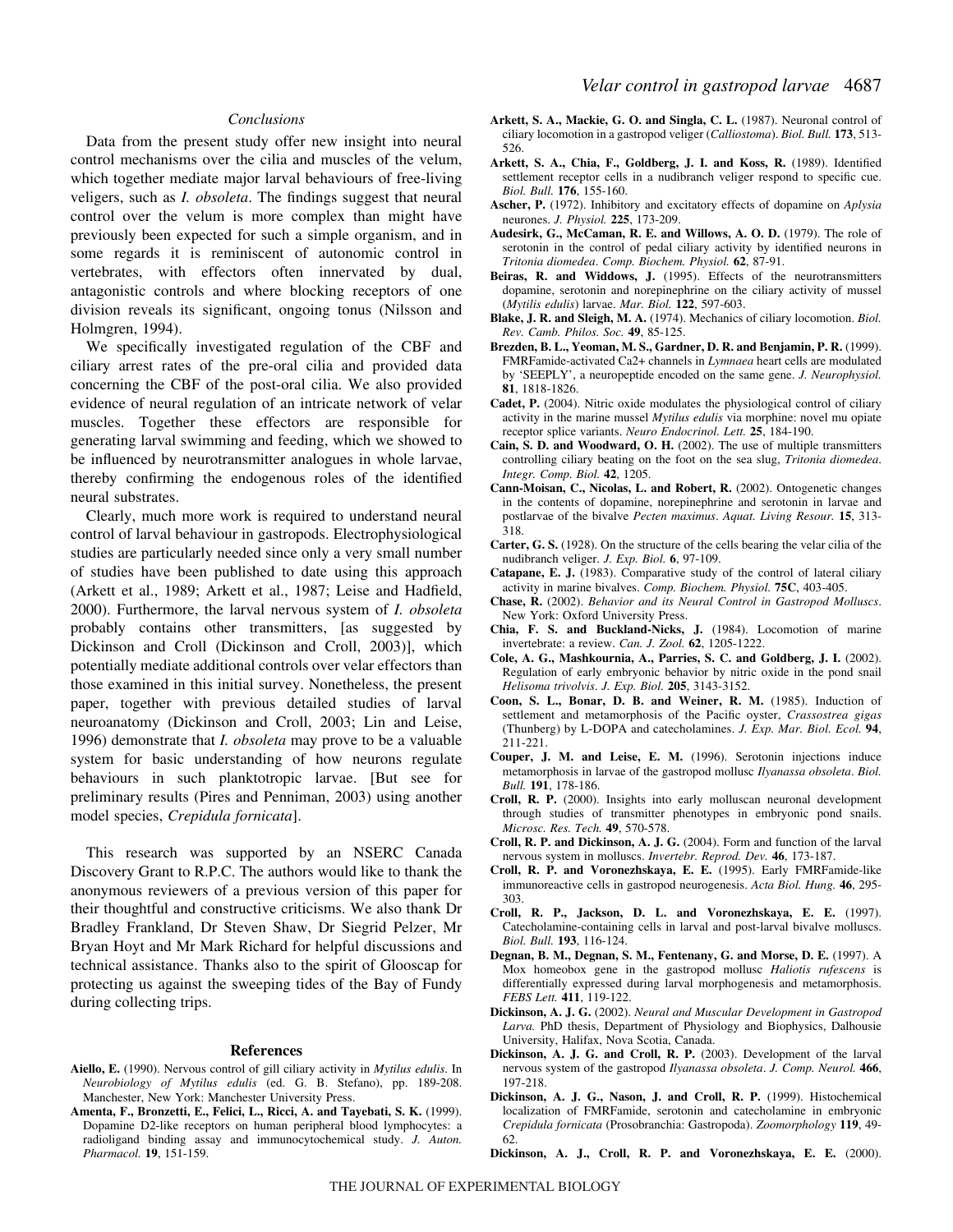Development of embryonic cells containing serotonin, catecholamines, and FMRFamide-related peptides in *Aplysia californica*. *Biol. Bull.* **199**, 305- 315.

- **Diefenbach, T. J., Koehncke, N. K. and Goldberg, J. I.** (1991). Characterization and development of rotational behavior in *Helisoma* embryos: Role of endogenous serotonin. *J. Neurobiol.* **22**, 922-934.
- **Doran, S. A., Tran, C. H., Eskicioglu, C., Stachniak, T., Ahn, K. C. and Goldberg, J. I.** (2003). Constitutive and permissive roles of nitric oxide activity in embryonic ciliary cells. *Am. J. Physiol.* **285**, R348-R355.
- **Doran, S. A., Koss, R., Tran, C. H., Christopher, K. J., Gallin, W. J. and Goldberg, J. I.** (2004). Effect of serotonin on ciliary beating and intracellular calcium concentration in identified populations of embryonic ciliary cells. *J. Exp. Biol.* **207**, 1415-1429.
- **Fong, P. P., Huminski, P. T. and D'Urso, L. M.** (1998). Induction and potentiation of parturition in fingernail clams (*Sphaerium striatinum*) by selective serotonin re-uptake inhibitors (SSRIs). *J. Exp. Zool.* **280**, 260- 264.
- **Fox, L. E. and Lloyd, P. E.** (2002). Mechanisms involved in persistent facilitation of neuromuscular synapses in *Aplysia*. *J. Neurophysiol.* **87**, 2018- 2030.
- **Fretter, V.** (1967). The prosobranch veliger. *Proc. Malacol. Soc. London* **37**, 357-366.
- **Fuller, R. W.** (1996). Fluoxetine effects on serotonin function and aggressive behavior. *Ann. NY Acad. Sci.* **794**, 90-97.
- **Gainey, L. F., Jr, Vining, K. J., Doble, K. E., Waldo, J. M., Candelario-Martinez, A. and Greenberg, M. J.** (1999). An endogenous SCP-related peptide modulates ciliary beating in the gills of a venerid clam, *Mercenaria mercenaria*. *Biol. Bull.* **197**, 159-173.
- **Geerts, I. S., Matthys, K. E., Herman, A. G. and Bult, H.** (1999). Involvement of 5-HT1B receptors in collar-induced hypersensitivity to 5 hydroxytryptamine of the rabbit carotid artery. *Br. J. Pharmacol.* **127**, 1327- 1336.
- **Gertsberg, I., Hellman, V., Fainshtein, M., Weil, S., Silberberg, S. D., Danilenko, M. and Priel, Z.** (2004). Intracellular  $Ca^{2+}$  regulates the phosphorylation and the dephosphorylation of ciliary proteins via the NO pathway. *J. Gen. Physiol.* **124**, 527-540.
- **Green, K. A., Harris, S. J. and Cottrell, G. A.** (1996). Dopamine directly activates a ligand-gated channel in snail neurones. *Pflugers Arch.* **431**, 639- 644.
- **Heiss, W. D., Hoyer, J. and Thalhammer, G.** (1976). Antipsychotic drugs and dopamine-mediated responses in *Aplysia* neurons. *J. Neural Transm.* **39**, 187-208.
- **Hernadi, L., Erdelyi, L., Hiripi, L. and Elekes, K.** (1998). The organization of serotonin-, dopamine-, and FMRFamide-containing neuronal elements and their possible role in the regulation of spontaneous contraction of the gastrointestinal tract in the snail *Helix pomatia*. *J. Neurocytol.* **27**, 761-775.
- **Hurwitz, I., Cropper, E. C., Vilim, F. S., Alexeeva, V., Susswein, A. J., Kupfermann, I. and Weiss, K. R.** (2000). Serotonergic and peptidergic modulation of the buccal mass protractor muscle (I2) in *Aplysia*. *J. Neurophysiol.* **84**, 2810-2820.
- **Kandel, E. R.** (1976). *Cellular Basis of Behavior*. San Francisco: Freeman.
- **Kempf, S. C., Page, L. R. and Pires, A.** (1997). Development of serotoninlike immunoreactivity in the embryos and larvae of nudibranch mollusks with emphasis on the structure and possible function of the apical sensory organ. *J. Comp. Neurol.* **386**, 507-528.
- **Kuang, S., Doran, S. A., Wilson, R. J., Goss, G. G. and Goldberg, J. I.** (2002). Serotonergic sensory-motor neurons mediate a behavioral response to hypoxia in pond snail embryos. *J. Neurobiol.* **52**, 73-83.
- **Kupfermann, I. and Weiss, K. R.** (1982). Activity of an identified serotonergic neuron in free moving Aplysia correlates with behavioral arousal. *Brain Res.* **241**, 334-337.
- **Leise, E. M. and Hadfield, M. G.** (2000). An inducer of molluscan metamorphosis transforms activity patterns in a larval nervous system. *Biol. Bull.* **199**, 241-250.
- **Lin, M. F. and Leise, E. M.** (1996). Gangliogenesis in the prosobranch gastropod *Ilyanassa obsoleta*. *J. Comp. Neurol.* **374**, 180-193.
- **Longin, A., Souchier, C., Ffrench, M. and Bryon, P. A.** (1993). Comparison of anti-fading agents used in fluorescence microscopy: image analysis and laser confocal microscopy study. *J. Histochem. Cytochem.* **41**, 1833-1840.
- **Mackie, G. O., Singla, C. L. and Thiriot-Quievreux, C.** (1976). Nervous control of ciliary activity in gastropod larvae. *Biol. Bull.* **151**, 182-199.
- **Malanga, C. J.** (1975). Dopaminergic stimulation of fromtal ciliary activity in the gill of *Mytilus edulis*. *Comp. Biochem. Physiol.* **51C**, 25-34.
- **Marois, R. and Carew, T. J.** (1997a). Ontogeny of serotonergic neurons in *Aplysia californica*. *J. Comp. Neurol.* **386**, 477-490.
- **Marois, R. and Carew, T. J.** (1997b). Projection patterns and target tissues of serotonergic cells in larval *Aplysia californica*. *J. Comp. Neurol.* **386**, 491- 506.
- **Marois, R. and Croll, R. P.** (1991). Factors influencing hatching synchrony within the egg mass of the pond snail, *Lymnaea stagnalis*. *Invertebr. Reprod. Dev.* **19**, 139-146.
- **Marois, R. and Croll, R. P.** (1992). Development of serotonergic cells within the embryonic central nervous system of the pond snail, *Lymnaea stagnalis*. *J. Comp. Neurol.* **322**, 255-265.
- **Marsden, J. R. and Hassessian, H.** (1986). Effects of  $Ca^{2+}$  and catecholamines on swimming cilia of the trochophore larva of the polychaete *Spirobranchus giganteus* (Pallas). *J. Exp. Mar. Biol. Ecol.* **95**, 245-255.
- **McCaman, M. W.** (1984). Neurochemistry of invertebrates. In *Handbook of Neurochemistry*. Vol. 7 (ed. A. Lajtha), pp. 613-700. New York: Plenum Press.
- **Miller, S. E. and Hadfield, M. G.** (1986). Ontogeny of phototaxis and metamorphic competence in larvae of the nudibranch *Phestilla sibogae* Bergh (Gastropoda: Opisthobranchia). *J. Exp. Mar. Biol. Ecol.* **97**, 95-112.
- **Nilsson, S. and Holmgren, S.** (1994). *Comparative Physiology and Evolution of the Autonomic Nervous System*. Chur, Switzerland: Harwood Academic Publishers.
- Page, L. R. and Parries, S. C. (2000). Comparative study of the apical ganglion in planktotrophic caenogastropod larvae: ultrastructure and immunoreactivity to serotonin. *J. Comp. Neurol.* **418**, 383-401.
- Pani, A. K. and Croll, R. P. (1995). Distribution of catecholamines, indoleamines, and their precursors and metabolites in the scallop, *Placopecten magellanicus* (Bivalvia, Pectinidae). *Cell. Mol. Neurobiol.* **15**, 371-386.
- Paparo, A. A. and Murphy, J. A. (1975). The effect of Ca on the rate of beating of lateral cilia in *Mytilus edulis*. I. A response to perfusion with 5- HT, DA, BOL and PBZ. *Comp. Biochem. Physiol.* **50C**, 9-14.
- **Pechenik, J. A., Li, W. and Cochrane, D. E.** (2002). Timing is everything: the effects of putative dopamine antagonists on metamorphosis vary with larval age and experimental duration in the prosobranch gastropod *Crepidula fornicata*. *Biol. Bull.* **202**, 137-147.
- Pires, A. and Penniman, J. R. (2003). Neural correlates of settlement and metamorphic competence in gastropod veliger larvae. Program No. 606.16.2003 *Abstract Viewer/Itinerary Planner*, Washington, DC. Society for Neuroscience, 2003. Online.
- **Pires, A., Croll, R. P. and Hadfield, M. G.** (2000a). Catecholamines modulate metamorphosis in the opisthobranch gastropod, *Phestilla sibogae*. *Biol. Bull.* **198**, 319-331.
- **Pires, A., Guilbault, T. R., Mitten, J. V. and Skiendzielewski, J. A.** (2000b). Catecholamines in larvae and juveniles of the prosobranch gastropod, *Crepidula fornicata*. *Comp. Biochem. Physiol.* **127C**, 37-47.
- **Plummer, J. T.** (2002). The bivalve larval nervous system. MSc Thesis, Department of Physiology and Biophysics, Dalhousie University, Halifax, Nova Scotia, Canada.
- **Seeman, P.** (2002). Atypical antipsychotics: mechanism of action. *Can. J. Psychiatry* **47**, 27-38.
- **Stommel, E. W. and Stephens, R. E.** (1985). Cyclic AMP and calcium in the differential control of *Mytilus* gill cilia. *J. Comp. Physiol. A* **157**, 451- 459.
- **Strathmann, R. R. and Leise, E. M.** (1979). On feeding mechanisms and clearance rates of mulluscan veligers. *Biol. Bull.* **157**, 524-535.
- **Surman, A. J. and Doggrell, S. A.** (1993). Alprenolol and bromoacetylalprenololmenthane are competitive slowly reversible antagonists at the beta 1-adrenoceptors of rat left atria. *J. Cardiovasc. Pharmacol.* **21**, 35-39.
- **Swann, J. W., Pierson, M. G. and Dahlstrom, A.** (1982a). Dopaminergic innervation of *Aplysia* gill muscle. *Cell. Mol. Neurobiol.* **2**, 325-331.
- **Swann, J. W., Sinback, C. N., Kebabian, P. R. and Carpenter, D. O.** (1982b). Motoneurons which may utilize dopamine as their neurotransmitter. *Cell. Mol. Neurobiol.* **2**, 309-324.
- **Swann, J. W., Sinback, C. N., Pierson, M. G. and Carpenter, D. O.** (1982c). Dopamine produces muscle contractions and modulates motoneuroninduced contractions in *Aplysia* gill. *Cell. Mol. Neurobiol.* **2**, 291-308.
- **Testa, R., Guarneri, L., Ibba, M., Strada, G., Poggesi, E., Taddei, C., Simonazzi, I. and Leonardi, A.** (1993). Characterization of alpha 1 adrenoceptor subtypes in prostate and prostatic urethra of rat, rabbit, dog and man. *Eur. J. Pharmacol.* **249**, 307-315.